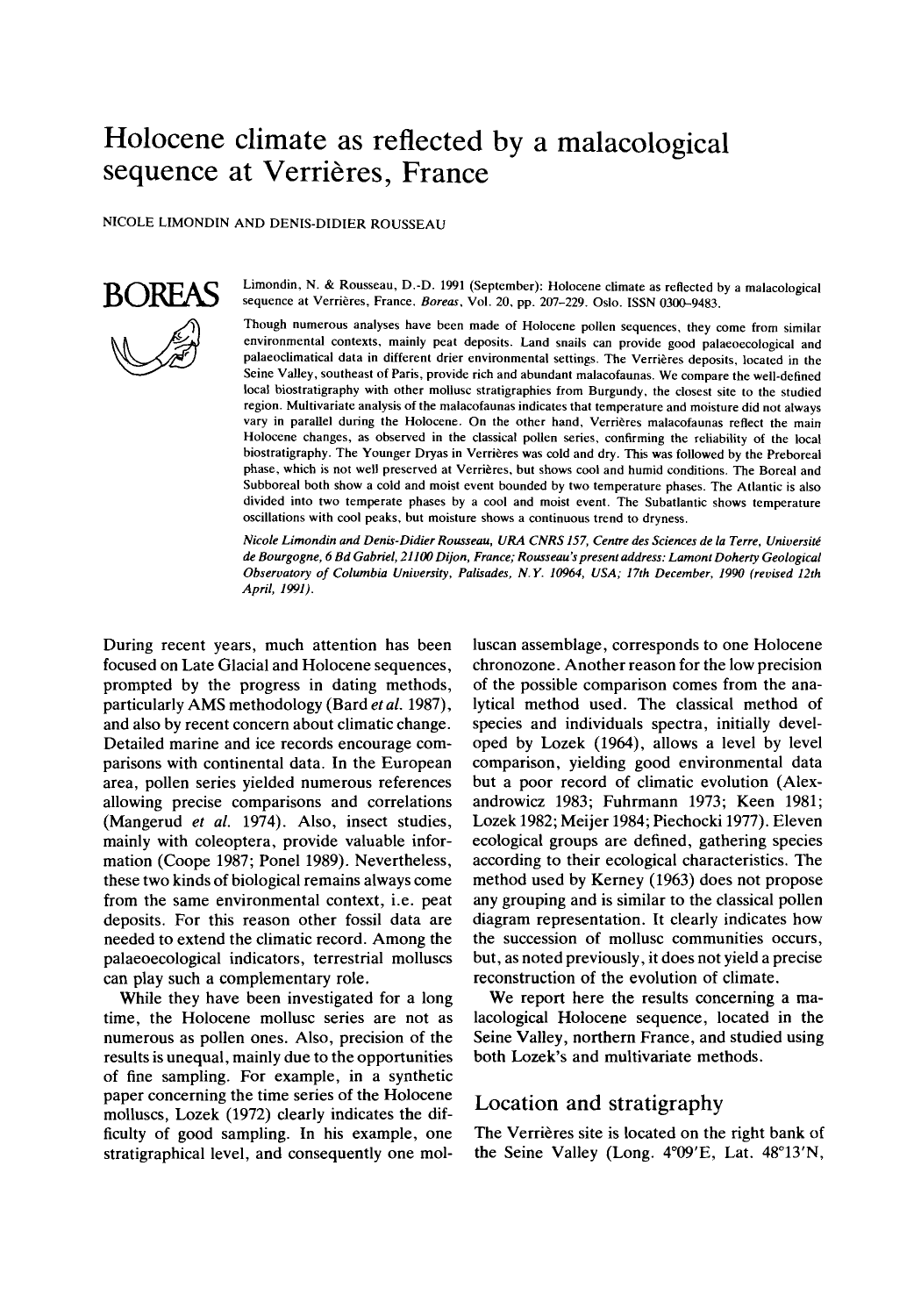

*Fig. 1.* Map of France with the location of the Verrières site in the Seine Valley.

and Alt. 120 m) about 10 km southeast of Troyes (Fig. 1). 'Marnes de Brienne', Cretaceous shales, are the bedrock and are located on the right bank at 115m above sea level. An alluvial plain of Weichselian age (Krier 1990a) covers the whole width of the present valley and is 3.5 m deep (Fig. 2). Before the **A5** and A26 motorways were dug, archaeological investigations of **two** settlements, **Les** Coeurs (Bronze age) and Grand-Champ (Middle Ages), yielded two well-preserved Holocene loamy sequences which were sampled for malacological investigations (Fig. 3).

The main stratigraphical section, 150 m in length and 3 m deep, was studied at Les Coeurs, and correlated, according to lithostratigraphy, with the Grand-Champ sequence, more than 200 m away (Fig. **4).** The pedostratigraphy is composed of five main units from bottom to top:

- *unit a* at the bottom, the alluvial plain consisting of gravels and sand;
- *unit* b loamy-sandy levels, 1 m, with two dark organic interbedded layers. This set occurs in both outcrops but in the **Les** Coeurs section in the northern part;
- *unit* **c** several channels in the central part of the valley, filled by loam and sand, cut into the preceding unit and containing reworked gravels from the alluvial plain;

*unit d* again loams completely filling channels; *unit e* horizontal colluviums covering up all the previous units.

The Bronze age settlement occurs above unit c. Deposits in the northern part of the Les Coeurs section consisting of sand and gravels were not studied for malacological analysis because of poor preservation of the gastropod shells (Fig. 3; Cp008, 010, 011).

## Malacological assemblages

About **10-15** kg of sediment was collected for each malacological sample. Of 60 total samples, **53** were fossiliferous (Tables 1-4). For precise stratigraphy, molluscan data were analysed and interpreted using the percentage frequencies of each ecological group (forest to aquatic) according to Lozek (1964) and Puisségur (1976). For each assemblage, molluscs were gathered into a maximum of 11 groups corresponding to their own ecological characteristics. The resulting stratigraphical series of the samples allowed us to determine environmental variations. Malacological successions are presented according to the stratigraphical units.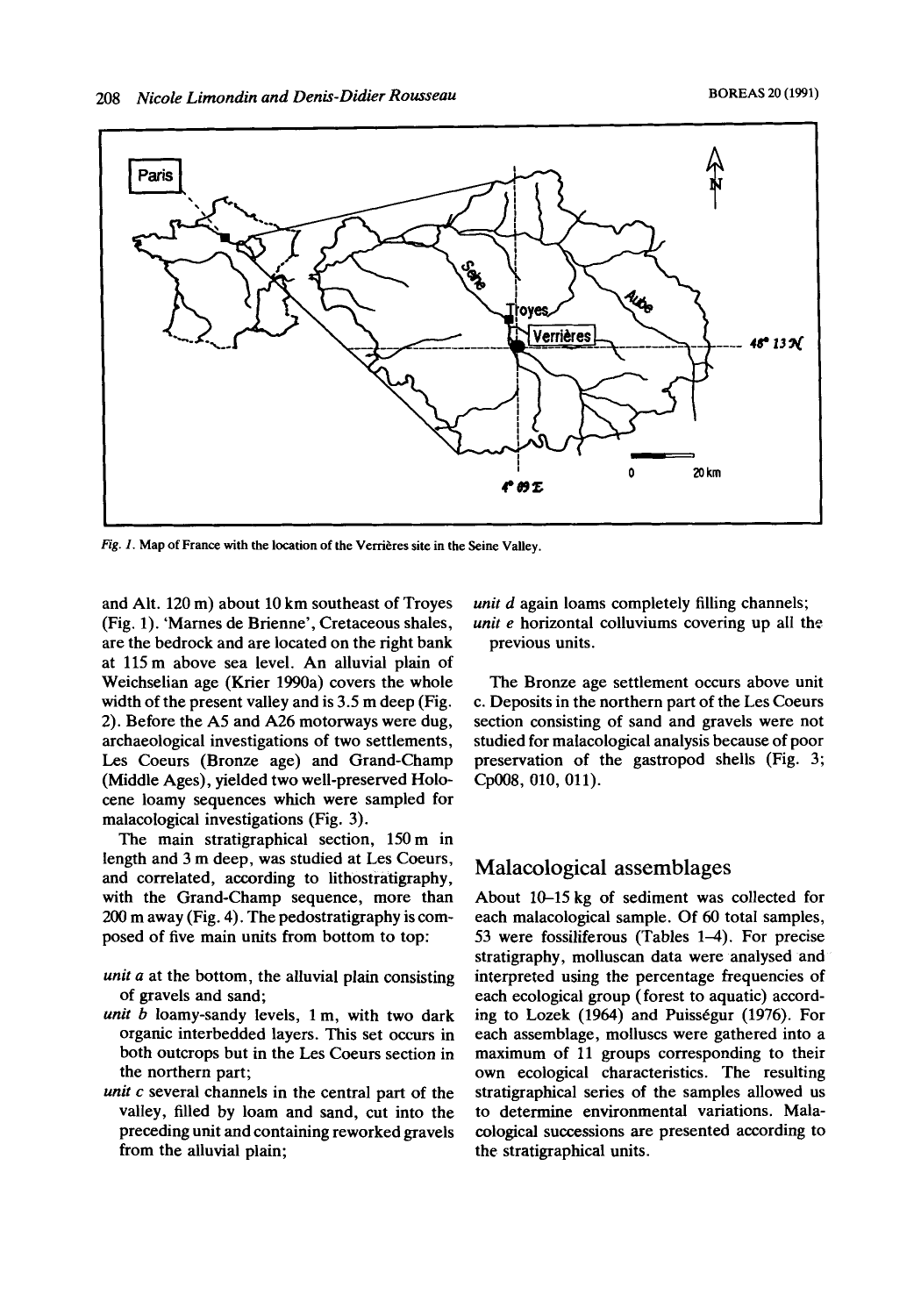

*Fig. 2.* Geological context of the Verrieres sequence. *0* **A.** Location of the different alluvial plains in the Seine Valley (after Krier, 1990a modified). *0* B. Stratigraphic diagram of the alluvial plains: Fw-upper terrace, chalky gravels, between 140 and 152 m a.s.1.; Fx-middle terrace; Fxa- chalky gravels, between 120 and 135 m a.s.1. on the left bank; Fxb-chalkygravels and sands, between 125 and 138 m a.s.l. on the right bank; Fyla - chalky gravels and clay deposits. The elevation is 115 m on the right bank, 113.5 m in the middle and 112.9 m on the left bank; Fz - recent bed of the river, 2 m thick clay and sand deposits (after Krier, 1990a modified). *0* C. Map of the site of Verrieres (after Vacher, 1990 modified).

*Unit a* (stratigraphic columns Cp001, 007). -Three samples taken in the alluvial plain are barren because of the nature of the deposit. The preservation of the shells is impossible because of their fragility.

*Unit b* (stratigraphic columns Cp001, 007 and 009). - Malacological assemblages indicate a significant division of the base of the unit: first a dry phase (bl) and then a heavily flooded phase (b2) (Fig. 5). Molluscs of bl subzone (Ma2/3/51/ 52) indicate an open ground landscape and a cold climate. Aquatic species are rarely present. In contrast, terrestrial ones, such as *Punctum pygmaeum* and *Abida secale,* which are often associated with stony ground, show high values. Forest taxa are practically non-existent. The corresponding environment of these assemblages is a dry valley, without any trees or bushes, scarce herbs and a few pools allowing certain aquatic species to survive (Fig. **5;** Ma3/51). In Ma38/4/ **53** (unit b2), the sudden rise in aquatic species (up to 73.91, 89.26 and 96.45%) corresponds to a significant inundation throughout the valley.

The stabilization of this environment, i.e. the channelization, is indicated in the following assemblages Ma39/5/54 and 6/55 by reduced values of aquatic species. Here a lateral variation in the percentages of forest taxa also occurs. It is markedly present to the north in Ma39, less developed in Ma5/6, and absent in the southern part in Ma54/55 (Grand-Champ) (Fig. 5). Again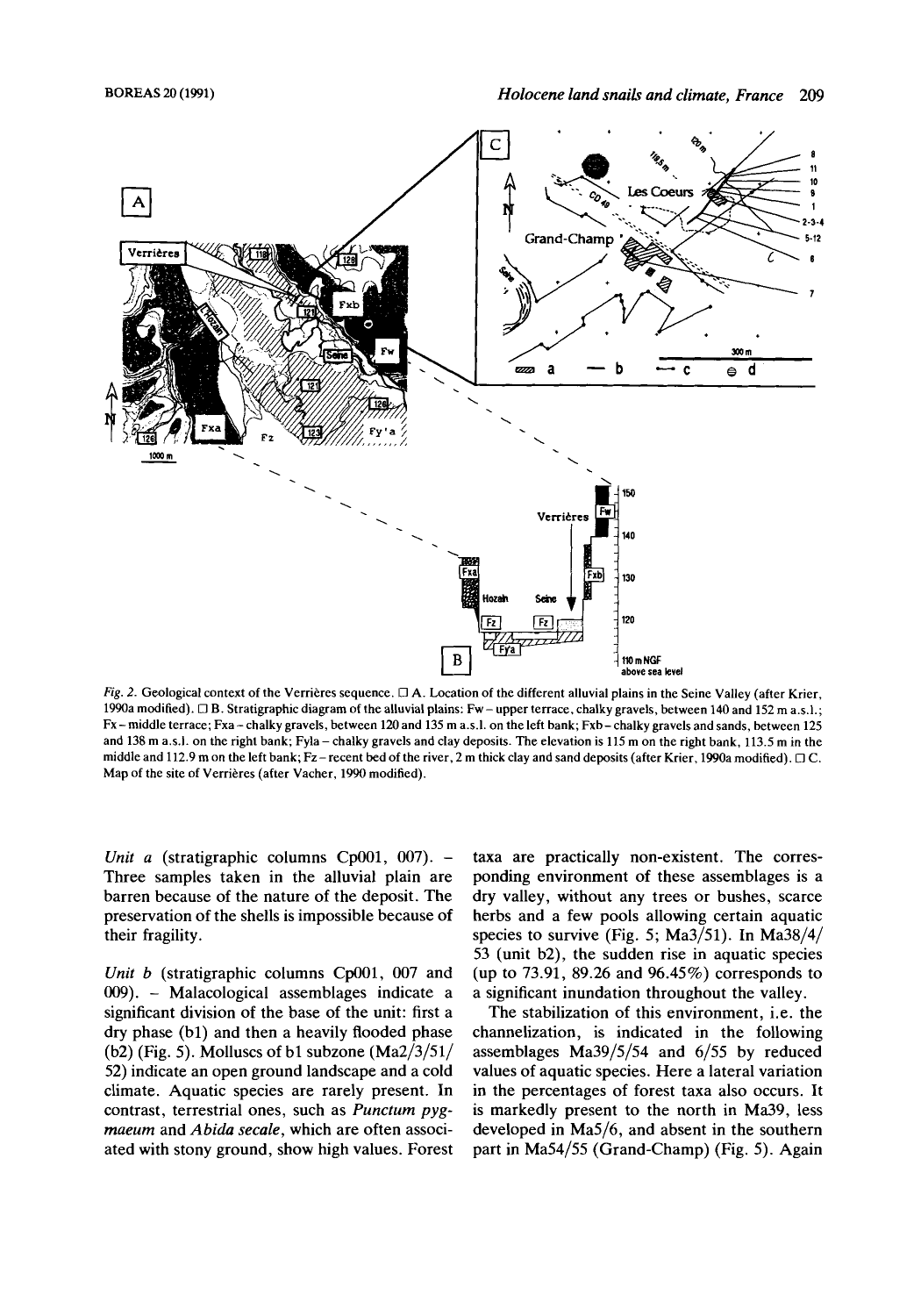|               | <br> <br> <br> |
|---------------|----------------|
|               |                |
| $\frac{1}{2}$ |                |
|               |                |
| i anno 1      |                |
|               |                |
| ļ             |                |

|                  | Table 1. List of the species recognized in sampling columns Cp001 and Cp009. |                 |                            |                |               |                |                |            |                 |             |             |                         |              |               |              |             |                    |                                                                   | 210                                       |
|------------------|------------------------------------------------------------------------------|-----------------|----------------------------|----------------|---------------|----------------|----------------|------------|-----------------|-------------|-------------|-------------------------|--------------|---------------|--------------|-------------|--------------------|-------------------------------------------------------------------|-------------------------------------------|
| Ecological       |                                                                              | Cp001           |                            |                |               |                |                |            |                 |             | Cp009       |                         |              |               |              |             |                    |                                                                   |                                           |
| sdnorf           | Species                                                                      | MA <sub>2</sub> | MA3                        | MA4            | MAS           | MA6            | MA7            | <b>MA8</b> | MA <sub>9</sub> | <b>MA10</b> | <b>MA38</b> | <b>MA39</b>             | <b>MA40</b>  | <b>MA41</b>   | <b>MA42</b>  | <b>MA43</b> | <b>MA44</b>        | <b>MA45</b>                                                       |                                           |
| $\Xi$            | Clausilia bidentata Ström<br>Vertigo pusilla Müll                            |                 |                            |                | Z             | ដ              |                |            |                 |             |             | $\overline{1}$          | S            |               |              | ∞           | ç                  | $\bullet$                                                         | Nicole Limondin and Denis-Didier Rousseau |
| E                | Acanthinula aculeata Müll                                                    |                 |                            |                |               |                |                |            |                 |             |             |                         |              |               |              |             |                    |                                                                   |                                           |
|                  | Aegopinella nitidula Drap                                                    |                 |                            |                | $\frac{1}{2}$ | 39             |                |            |                 | 4           |             | $\frac{2}{3}$           | 14           | ہ -           | œ            | ကဗ္ဗာလ      | ო ჯო               | $\frac{2}{3}a$                                                    |                                           |
|                  | Cochlodina laminata Mont<br>Cochlodina sp.                                   |                 |                            |                |               |                |                |            |                 |             |             |                         |              |               |              |             |                    |                                                                   |                                           |
|                  | Ena obscura Müll                                                             |                 |                            |                |               | ొ              |                |            |                 |             |             |                         |              |               |              |             |                    |                                                                   |                                           |
|                  | Ena sp.                                                                      |                 |                            |                |               |                |                |            |                 |             |             | S                       |              |               |              |             |                    | S                                                                 |                                           |
|                  | Macrogastra sp.                                                              |                 |                            |                |               |                |                |            |                 |             |             |                         |              |               |              |             |                    |                                                                   |                                           |
|                  | Sphyradium doliolum Brug                                                     |                 |                            |                |               |                |                |            |                 |             |             |                         |              |               |              |             |                    |                                                                   |                                           |
|                  | Helicodonta obvoluta Müll                                                    |                 |                            |                |               |                |                |            |                 |             |             |                         |              |               |              |             |                    |                                                                   |                                           |
| 2.1 <sub>m</sub> | Cepaea sp./Gdes espèces                                                      |                 |                            |                |               | ∾              |                |            |                 |             |             | $\overline{\mathbf{c}}$ |              |               |              |             | $\mathbf{\hat{c}}$ |                                                                   |                                           |
|                  | Cepaea hortensis Müll                                                        |                 |                            |                |               |                |                |            |                 |             |             |                         |              |               |              |             |                    |                                                                   |                                           |
|                  | Cepaea nemoralis L.                                                          |                 |                            |                |               |                |                |            |                 |             |             |                         |              |               |              |             |                    |                                                                   |                                           |
|                  | Discus rotundatus Müll                                                       |                 |                            |                | o             | $\mathbf{a}$   |                |            | r               | 3           | −           | o                       |              | ∞             | $\mathbf{S}$ | ≘           | ះ                  | ្ម                                                                |                                           |
|                  | Bradybaena fruticum Müll                                                     |                 |                            |                |               |                |                |            |                 |             |             |                         |              |               |              |             |                    |                                                                   |                                           |
|                  | Pomatias elegans Müll                                                        |                 |                            |                |               |                |                |            |                 |             |             |                         |              |               |              |             |                    |                                                                   |                                           |
| 4.S              | Chondrula tridens Müll                                                       |                 |                            |                |               |                |                |            |                 |             |             |                         |              |               |              |             |                    |                                                                   |                                           |
|                  | Chondrula sp.                                                                |                 |                            |                |               |                |                |            |                 |             |             |                         |              |               |              |             |                    |                                                                   |                                           |
|                  | Helicella itala L.                                                           |                 |                            |                |               |                |                |            |                 |             |             |                         |              |               |              |             |                    |                                                                   |                                           |
|                  | Cecilioides acicula Müll                                                     |                 |                            |                |               | $\overline{1}$ | 2              | ò          | $\overline{a}$  | 21          |             |                         |              |               | H            |             |                    |                                                                   |                                           |
|                  | Candidula unifasciata Poiret                                                 |                 |                            |                |               |                |                |            |                 |             |             |                         |              | $\frac{1}{2}$ |              | $\sim$ $ -$ |                    |                                                                   |                                           |
| 'n               | Pupilla muscorum L.                                                          |                 |                            |                |               |                |                |            |                 |             |             |                         |              |               |              |             |                    |                                                                   |                                           |
|                  | Vallonia costata Müll                                                        | ຶ້≌ສ≘           | ນສູ                        | 22             | $\frac{5}{6}$ | 512            |                |            |                 | ო 4         | ە ھ         | $\frac{1}{2}$           | $\mathbf{a}$ | $28.5 -$      | ≌ສຕ          | 74<br>24    | あるきがかる             | $\frac{8}{8}$ r $\approx$ $\approx$ $\approx$ $\approx$ $\approx$ |                                           |
|                  | Vallonia pulchella Müll                                                      |                 |                            |                |               |                | ೯ 4            |            |                 |             |             |                         |              |               |              |             |                    |                                                                   |                                           |
|                  | Vertigo pygmaea Drap                                                         |                 |                            |                |               | n              |                | $\infty$   |                 |             |             |                         |              |               |              |             |                    |                                                                   |                                           |
|                  | Truncatellina cylindrica Fér                                                 |                 |                            |                |               |                |                |            |                 |             |             |                         |              |               |              |             |                    |                                                                   |                                           |
| $6\frac{M}{L}$   | Cochlicopa lubricella Porro                                                  |                 |                            |                |               |                |                |            |                 |             |             |                         |              |               |              |             |                    |                                                                   |                                           |
|                  | Euconulus futvus Mull                                                        |                 |                            |                |               |                |                |            |                 |             |             |                         |              |               |              |             |                    |                                                                   |                                           |
|                  | Euconulus sp.                                                                |                 |                            |                |               |                |                |            |                 |             |             |                         |              |               |              |             |                    |                                                                   |                                           |
|                  | Oxychilus cellarius Müll                                                     |                 |                            |                |               |                |                |            |                 |             |             |                         |              |               |              |             |                    |                                                                   |                                           |
|                  | Trichia hispida L<br>Oxychilus sp.                                           |                 | $\boldsymbol{\mathcal{S}}$ |                |               |                |                |            |                 |             |             |                         |              |               |              |             |                    |                                                                   |                                           |
|                  | Vitrea contracta West                                                        | 80040           |                            | $\frac{6}{11}$ | 38            |                | – +            | - 3        | $\Xi \equiv$    | $\Xi$ $\Xi$ | ς,          | ఐ ఇ                     |              | $25289$       | 83           | ដ ន         | <u>ສ ສ</u>         | 80-04                                                             |                                           |
|                  |                                                                              |                 |                            |                |               |                |                |            |                 |             |             |                         |              |               |              |             |                    |                                                                   |                                           |
| ᅩ                | Punctum pygmaeum Drap                                                        |                 | S                          |                |               |                |                |            |                 |             |             |                         |              |               |              |             |                    |                                                                   |                                           |
|                  | Cochlicopa lubrica Müll                                                      |                 | $-5$                       | ັນ ມີ          | 27            |                | $\frac{8}{20}$ | けお         | $\frac{15}{3}$  | 45          |             | 46                      |              |               | 33           | $\sigma$ 4  | ఛ ∞                |                                                                   |                                           |
|                  | Nesovitrea hammonis Ström<br>Trichia plebeia Drap                            |                 |                            |                |               |                |                |            |                 |             |             |                         |              |               |              |             |                    |                                                                   | <b>BOREAS 20 (1991)</b>                   |
|                  |                                                                              |                 |                            |                |               |                |                |            |                 |             |             |                         |              |               |              |             |                    |                                                                   |                                           |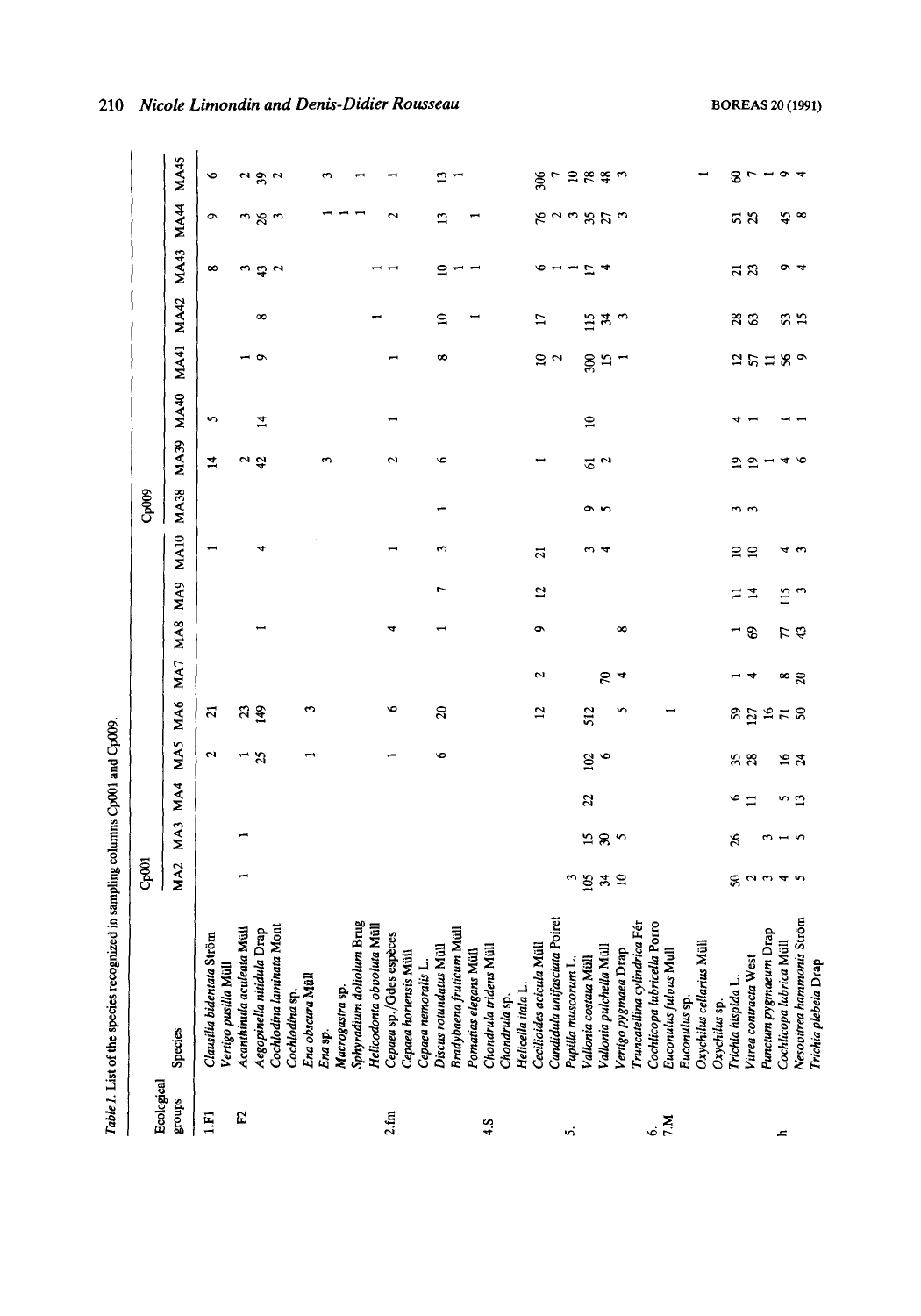| È              | Clausilia parvula Fér                                                          | 53  |     |                  |                  |               |                  |                        |                            |                    |                    |               |                | ≘              | 3              |                                    |                             |                |
|----------------|--------------------------------------------------------------------------------|-----|-----|------------------|------------------|---------------|------------------|------------------------|----------------------------|--------------------|--------------------|---------------|----------------|----------------|----------------|------------------------------------|-----------------------------|----------------|
|                | Clausilia sp.                                                                  |     |     |                  |                  |               |                  | ω                      |                            | 2                  |                    |               |                |                |                |                                    |                             |                |
|                | Helicigona lapicida L                                                          |     |     |                  |                  |               |                  |                        |                            |                    |                    |               |                |                |                |                                    |                             |                |
|                | Abida secale Drap                                                              | 9   | S   |                  |                  |               |                  |                        |                            |                    |                    |               |                |                |                |                                    |                             |                |
|                | Abida sp.                                                                      |     |     |                  |                  |               |                  |                        |                            |                    |                    |               |                |                |                |                                    |                             |                |
| نه جَ          | Limaces                                                                        |     |     |                  |                  |               |                  | $\Xi$                  | 57                         |                    |                    |               | ።              |                |                |                                    |                             | 15             |
|                |                                                                                |     |     | 5<br>2<br>2<br>2 | $\frac{5}{2}$    |               |                  |                        |                            |                    |                    | $\frac{2}{4}$ |                | ≘ ຕ ຕ          | $\sim$         |                                    | ოოდ                         |                |
|                | Succinea oblonga Drap<br>Carychium tridentatum Risso                           |     |     |                  |                  |               |                  | 779                    |                            |                    |                    |               | $^{\circ}$     |                |                |                                    |                             | $\infty$       |
|                | Vertigo angustior Jeffreys                                                     |     |     |                  |                  |               | $8 - 7$          |                        | $^2$ $^2$                  |                    |                    |               |                |                |                |                                    |                             |                |
|                | Euconulus alderi Grey                                                          |     |     |                  |                  |               |                  |                        |                            |                    |                    |               |                | $\mathfrak{F}$ | 26             | 2                                  | $\infty$                    | S              |
|                | treys<br>Vertigo substriata Jeff                                               |     |     |                  |                  |               |                  |                        |                            |                    |                    |               |                |                |                |                                    |                             |                |
|                | rap<br>Columella edentula D                                                    |     |     |                  |                  |               |                  |                        |                            |                    |                    |               |                |                |                |                                    |                             |                |
| ö              | ġ<br>Oxyloma elegans Riss                                                      |     |     | ທ ທ              | ᢦ                | $\frac{4}{2}$ |                  | $\frac{2}{3}$          | $\frac{8}{2}$              | $\equiv$ $\approx$ |                    | 2 O           |                |                |                |                                    | $\overline{a}$              | s              |
|                | Vertigo antivertigo Drap                                                       |     |     |                  | S                |               | $\ddot{4}$       |                        | $\frac{18}{81}$            |                    | စေထာက              |               |                | 8:5            | నిందన          | 3327                               | $\bullet$                   |                |
|                | ₹<br>Zonioides nitidus Mi                                                      |     |     |                  |                  |               |                  | $\mathbf{13}$          |                            | $\frac{2}{1}$      |                    |               |                |                |                |                                    | 36                          | $\frac{9}{17}$ |
|                | Müll<br>Carychium minimum                                                      |     |     |                  |                  | $\mathbf{e}$  |                  | $\mathbf{\mathcal{S}}$ | 200                        |                    |                    |               |                | $\mathbf{8}$   |                |                                    |                             |                |
|                | Vallonia enniensis Gredler                                                     |     |     |                  |                  |               |                  | $\mathfrak{B}$         | 588                        |                    |                    |               |                |                |                |                                    |                             |                |
|                | Succinea putris L.                                                             |     |     |                  |                  |               |                  |                        |                            |                    |                    |               |                |                |                |                                    |                             |                |
|                | Vertigo genesii Gredler                                                        |     |     |                  |                  |               |                  |                        |                            |                    |                    |               |                |                |                |                                    |                             |                |
| 10.A1          | Valvata cristata Müll                                                          | 3   |     | 122              | $\frac{158}{3}$  | ਚ             | $\frac{2}{20}$   | 340                    | $\frac{2}{5}$              | 59                 | 272                |               | ≘              | 174            | 129            |                                    |                             | $\frac{4}{5}$  |
|                | Galba palustris Müll                                                           |     | ≘ ⊤ |                  |                  |               |                  |                        |                            |                    |                    |               |                |                |                | $8^{\circ}$ $\degree$ $35^{\circ}$ | $\frac{4}{3} \times \infty$ |                |
| $\mathbf{z}$   | Anisus leucostomus Millet                                                      |     |     |                  |                  | $\sim$        | c                | 133                    | $\boldsymbol{\mathcal{L}}$ | Ξ                  |                    |               |                | $\mathcal{L}$  | $\Xi$          |                                    |                             |                |
|                | Aplexa hypnorum L.                                                             |     |     |                  |                  |               |                  |                        |                            |                    |                    |               |                |                |                |                                    |                             |                |
| $\mathbf{A}^3$ | Acroloxus lacustris L                                                          |     |     |                  |                  |               |                  |                        |                            |                    |                    |               |                |                |                |                                    |                             |                |
|                | Armiger crista L.                                                              |     |     | S                |                  |               |                  |                        |                            | $rac{2}{427}$      | 22                 |               |                | $\mathbf{r}$   | N              |                                    | 4                           |                |
|                | Valvata piscinalis Mi                                                          |     |     |                  |                  |               |                  |                        | ′ັ ຊ                       |                    |                    |               |                | $\frac{16}{2}$ | 123            | $\frac{6}{9}$                      | $\mathfrak{g}$              | $\frac{2}{7}$  |
|                | Planorbis carinatus Müll                                                       |     |     |                  |                  |               | ۴                |                        | ຕຕຕ                        | ທ∞ທ                |                    |               |                |                | $\sim$         | $\sim$                             | $\bullet$                   |                |
|                | Limnaea stagnalis L                                                            |     |     |                  |                  |               |                  |                        |                            |                    |                    |               |                |                |                |                                    |                             |                |
|                | Planorbis contortus                                                            |     |     |                  |                  | ≘             | $R \nsupseteq R$ | $\mathbf{a}$           |                            |                    | ທ ທ                |               |                | ង គ្ម #        | $\frac{15}{2}$ |                                    | ७                           |                |
|                | Radix ovata Drap                                                               |     |     |                  |                  | ᢦ             |                  |                        |                            | 201                |                    | ∾             |                |                |                | $\frac{8}{15}$ $\frac{6}{9}$       | 82                          | ᢦ              |
|                | Galba truncatula Müll                                                          |     |     |                  | $\tilde{a}$      | $\mathbb{Z}$  |                  | $\Xi$                  | 230                        | Ģ                  |                    |               |                |                | $\overline{5}$ |                                    |                             | S              |
|                | Planorbis corneus L.                                                           |     |     |                  |                  |               |                  |                        |                            | a,                 |                    |               |                |                |                |                                    |                             |                |
|                | Gyraulus albus Müll                                                            |     |     |                  |                  |               |                  |                        |                            | o                  |                    |               |                | $\vec{a}$ a    | 23             | $\frac{8}{16}$                     | $\frac{3}{3}$               | 4              |
|                | Planorbis complanatus L                                                        |     |     |                  |                  |               |                  |                        |                            | $\sim$             |                    |               |                |                |                |                                    |                             |                |
|                | Pianorow versig<br>Limnaea fusca Pfeiffer<br>**** <sup>a</sup> rrriatilis Müll |     |     |                  |                  |               |                  |                        | σ                          |                    |                    |               |                |                |                |                                    |                             |                |
| $\lambda$ 4    |                                                                                |     |     |                  |                  |               |                  |                        |                            |                    |                    |               |                | ō              |                |                                    | $\overline{ }$              |                |
|                | Theodoxus fluviatilis L                                                        |     |     |                  |                  |               |                  |                        |                            |                    |                    |               |                |                |                |                                    |                             |                |
|                | Bythinia tentaculata                                                           |     | 15  | 142              | $\boldsymbol{z}$ | æ             | 3                | $\overline{z}$         | 56 <sub>1</sub>            | ង ខ - -            | 138                | $\mathbf{1}$  | $\overline{1}$ | $\frac{3}{2}$  | ಇ ಸ            |                                    | 88                          | జి చ           |
|                | Pisidium sp.                                                                   |     |     |                  |                  |               |                  |                        |                            |                    | $\mathbf{\hat{c}}$ |               |                |                |                | సి ట4                              |                             |                |
|                | Sphaerium sp                                                                   |     |     |                  |                  |               |                  |                        |                            |                    |                    |               |                |                |                |                                    |                             |                |
|                | Bythinella sp.                                                                 |     |     |                  |                  | E             | −                | 3                      | ۰o                         |                    |                    |               |                | $\overline{ }$ |                |                                    |                             |                |
|                | Sum                                                                            | 282 | 127 | 368              | 545              | 1557          | 364              | 2984                   | 3018                       | 1498               | 484                | 222           | æ              | 1889           | 978            | 574                                | 1176                        | 830            |
|                |                                                                                |     |     |                  |                  |               |                  |                        |                            |                    |                    |               |                |                |                |                                    |                             |                |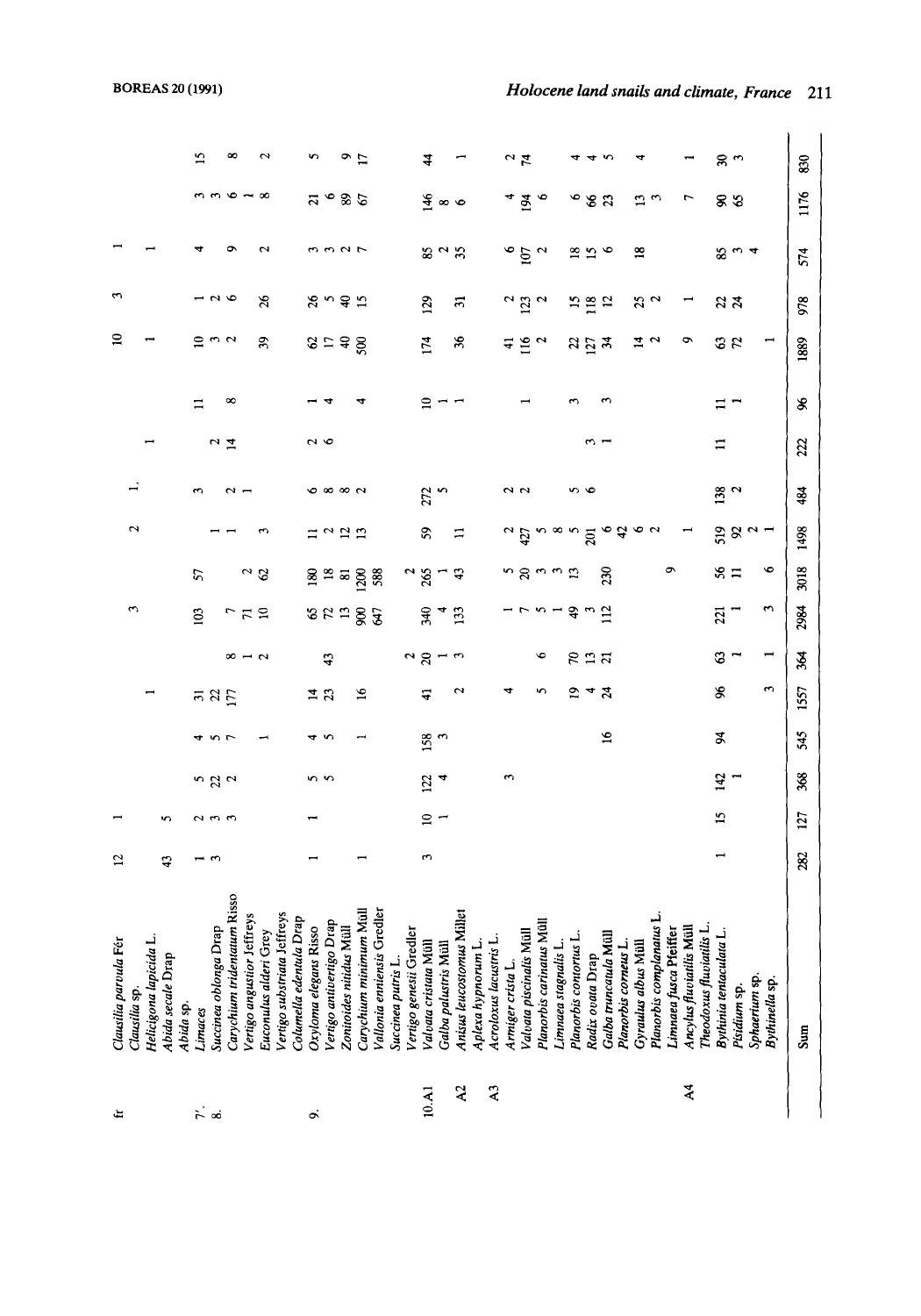| l<br>֚֚֘֝ |
|-----------|
|           |
| ı         |
|           |
| ۱         |
|           |
|           |
|           |
| ĺ         |

|                      |                                                                  | Cp007                         |              |      |                |                |                  |                 |                         |             | Cp003                |             |                                                                                           |                |                       |
|----------------------|------------------------------------------------------------------|-------------------------------|--------------|------|----------------|----------------|------------------|-----------------|-------------------------|-------------|----------------------|-------------|-------------------------------------------------------------------------------------------|----------------|-----------------------|
| Ecological<br>groups | Species                                                          | MA51                          | <b>MA52</b>  | MA53 | <b>MA54</b>    | MA55           | <b>MA56</b>      | MA57            | <b>MA58</b>             | <b>MA59</b> | <b>MA18</b>          | <b>MA19</b> | <b>MA20</b>                                                                               | <b>MA21</b>    | <b>MA22</b>           |
| $E_1$                | Strom<br>Clausilia bidentata                                     |                               |              |      |                |                |                  |                 |                         |             | 2                    |             |                                                                                           |                |                       |
|                      | Vertigo pusilla Mül                                              |                               |              |      |                |                |                  |                 |                         |             |                      |             |                                                                                           |                |                       |
| $\mathbf{E}$         | Acanthinula aculeata Müll                                        |                               |              |      |                |                |                  |                 |                         |             |                      |             |                                                                                           |                | $n - n$ $n = n$       |
|                      | Aegopinella nitidula Drap                                        |                               |              |      |                |                |                  | 5               |                         |             | - ≌                  | ం జ         |                                                                                           |                |                       |
|                      | Cochlodina laminata Mont                                         |                               |              |      |                |                |                  |                 | م م                     |             |                      |             |                                                                                           | ು ಧೆ<br>ವಿ     |                       |
|                      | Cochlodina sp.                                                   |                               |              |      |                |                |                  |                 |                         |             |                      |             |                                                                                           |                |                       |
|                      | Ena obscura Müll                                                 |                               |              |      |                |                |                  |                 |                         |             |                      |             |                                                                                           | s              | ç                     |
|                      | Ena sp.                                                          |                               |              |      |                |                |                  |                 |                         |             |                      |             |                                                                                           |                |                       |
|                      | Macrogastra sp.                                                  |                               |              |      |                |                |                  |                 |                         |             |                      |             |                                                                                           |                |                       |
|                      | um Brug<br>Sphyradium dolioli                                    |                               |              |      |                |                |                  |                 |                         |             |                      | $\bullet$   |                                                                                           | S              | $\mathbf{r}$          |
|                      | Helicodonta obvoluta Müll                                        |                               |              |      |                |                |                  |                 |                         |             |                      |             |                                                                                           |                |                       |
| $2.\mathrm{fm}$      | Cepaea sp./Gdes espèces                                          |                               |              |      |                |                |                  |                 | ٣                       |             |                      | n           | ς                                                                                         |                | $\boldsymbol{z}$      |
|                      | Cepaea hortensis Müll                                            |                               |              |      |                |                |                  |                 |                         |             |                      |             |                                                                                           | $\overline{a}$ |                       |
|                      | Cepaea nemoralis 1                                               |                               |              |      |                |                |                  |                 |                         |             |                      |             |                                                                                           |                |                       |
|                      | Cepuea nemoraus L.<br>Discus rotundatus Müll                     |                               |              |      |                |                | $\mathbf \sigma$ | $\bullet \cdot$ | ∞ .                     |             |                      | 25          | ó                                                                                         |                | 130                   |
|                      | Bradybaena fruticum Müll                                         |                               |              |      |                |                |                  |                 |                         |             |                      |             |                                                                                           | <u>ო</u>       |                       |
|                      | Pomatias elegans Müll                                            |                               |              |      |                |                |                  |                 |                         |             |                      |             |                                                                                           |                | ∞                     |
| 4.5                  | <b>Müll</b><br>Chondrula tridens                                 |                               |              |      |                |                |                  |                 |                         |             |                      |             |                                                                                           |                | $\infty$              |
|                      | Chondrula sp.                                                    |                               |              |      |                |                |                  |                 |                         |             |                      |             |                                                                                           |                |                       |
|                      | Helicella itala L.                                               |                               | 2            |      |                |                |                  |                 | o                       | S           |                      |             |                                                                                           |                |                       |
|                      | Celilioides acicula Mull                                         |                               |              |      | ິ              | $\mathfrak{F}$ | 93               | 256             | $\frac{8}{2}$           | 2           |                      |             |                                                                                           | n              | $58 +$                |
|                      |                                                                  |                               |              |      |                |                |                  |                 |                         |             |                      |             |                                                                                           |                |                       |
| s.                   | Candidula unifasciata Poiret                                     |                               |              |      |                |                |                  |                 |                         | ີຕະຊ        |                      |             |                                                                                           | 758887         |                       |
|                      | Pupilla muscorum L.<br>Vallonia costata Müll<br>Pupilla muscorum |                               |              |      |                |                |                  | r 2             | H                       |             |                      |             | $\approx$                                                                                 |                |                       |
|                      |                                                                  | $\frac{1}{2}$ $\sim$ $\infty$ | $3 \times 2$ |      | $\overline{1}$ | 340            | ຕ ຊ ຕ            |                 | $\overline{4}$          |             | 120                  | គគ្នន់ដ     | $\overline{a}$ $\overline{b}$ $\overline{a}$ $\overline{a}$ $\overline{a}$ $\overline{a}$ |                | ន្តនីងខ្នង ន          |
|                      | Vallonia pulchella Müll                                          |                               |              | Z    |                | Ξ              |                  |                 | $\overline{\mathbf{3}}$ |             | $\tilde{\mathbf{5}}$ |             |                                                                                           |                |                       |
|                      | Vertigo pygmaea Drap                                             |                               |              |      |                | Z              |                  | $\sim$ $-$      |                         |             |                      |             |                                                                                           |                |                       |
|                      | Truncatellina cylindrica Fér                                     |                               |              |      |                |                |                  |                 |                         |             |                      |             |                                                                                           |                |                       |
| $\frac{1}{2}$        | Cochlicopa lubricella Porro                                      |                               |              |      |                | Ó              |                  |                 |                         |             |                      |             |                                                                                           |                |                       |
|                      | Euconulus futvus Müll                                            |                               |              |      |                |                |                  |                 |                         |             |                      |             |                                                                                           |                |                       |
|                      | Euconulus sp.                                                    |                               |              |      |                |                |                  |                 |                         |             |                      |             |                                                                                           |                |                       |
|                      | Müll<br>Oxychilus cellarius                                      |                               |              |      |                |                |                  | S               |                         |             |                      |             |                                                                                           | ۰              |                       |
|                      | Oxychilus sp.                                                    |                               |              |      |                |                |                  |                 |                         |             |                      |             |                                                                                           |                |                       |
|                      | Trichia hispida L.                                               | $\overline{a}$                | 113          |      | یں رہن         |                |                  |                 |                         | $^{28}$     |                      |             |                                                                                           | 5              |                       |
|                      | Vitrea contracta West                                            |                               |              |      |                | <b>SS</b>      | $\vec{a}$ w      | 8<br>13         | 32                      |             |                      |             |                                                                                           |                |                       |
|                      | Punctum pygmaeum Drap                                            |                               |              |      |                |                |                  |                 |                         |             | నెనొన్               | いなになっ       | 9.64                                                                                      | 8821           |                       |
| A                    | Cochlicopa lubrica Müll                                          |                               | ສະສ          |      |                |                |                  |                 |                         | $\sim$ $-$  |                      |             |                                                                                           |                |                       |
|                      | Nesovitrea hammonis Ström                                        |                               |              |      |                | \$ ຮ           | 4 L              | 47              | ロミ                      |             |                      |             | $\overline{c}$                                                                            |                | ឆ្នងនឹ <sub>ង ដ</sub> |
|                      | Trichia plebeia Drap                                             |                               |              |      |                |                |                  |                 |                         |             |                      |             |                                                                                           |                |                       |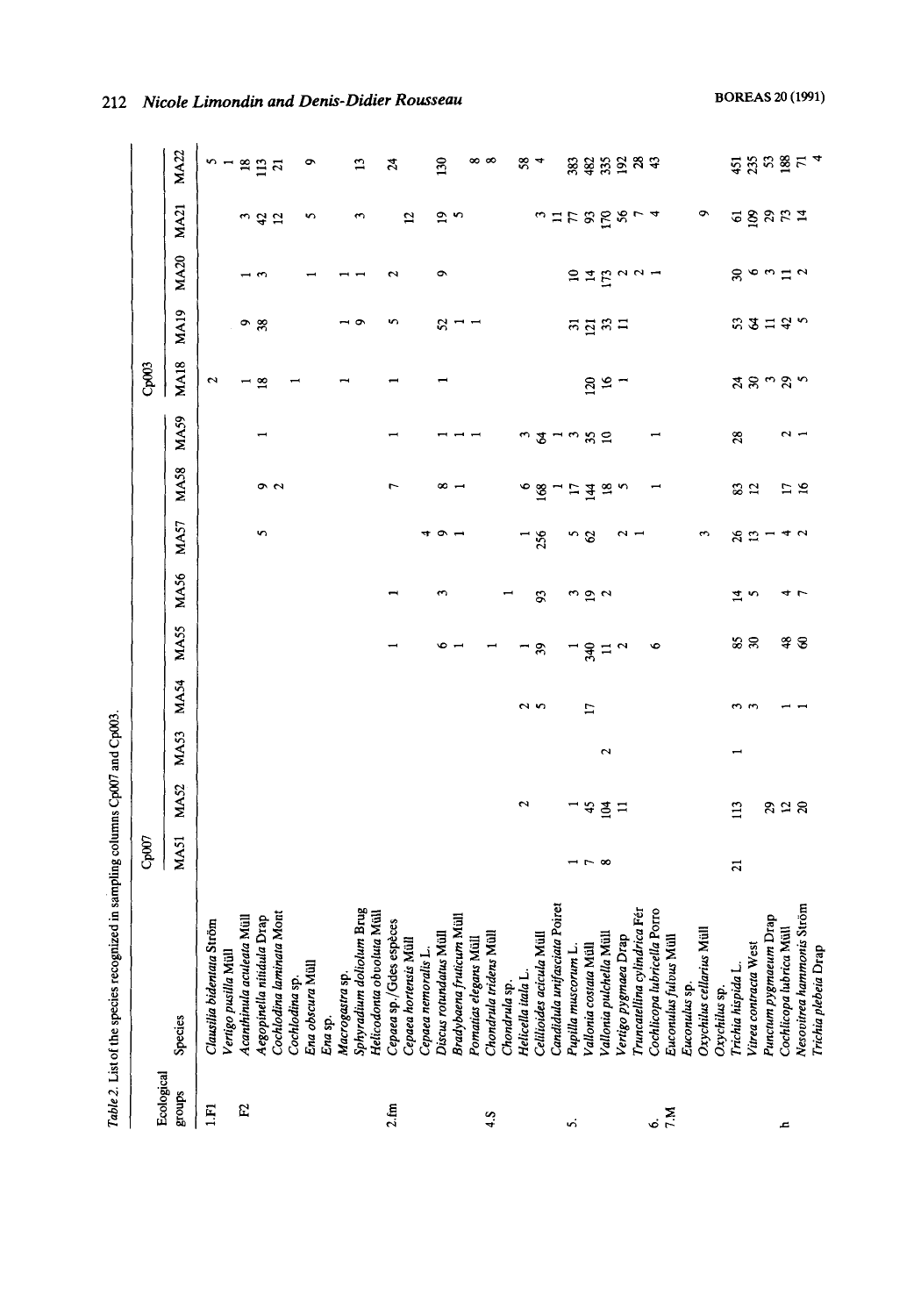| ₽                     |               |                        |                   |           |                | $\ddot{r}$ $\ddot{\circ}$ |                             |                            |                       |                             |                         | ö                     |                          |                         |                                                             |                            |                    |                         | 10.A1                 |                             | $\lambda$ 2               |                    | $\lambda$ 3            |                   |                                |                          |                     |                       |                  |                         |                      |                     |                         |                        | $\lambda$ 4             |                         |                         |              |               |                |             |
|-----------------------|---------------|------------------------|-------------------|-----------|----------------|---------------------------|-----------------------------|----------------------------|-----------------------|-----------------------------|-------------------------|-----------------------|--------------------------|-------------------------|-------------------------------------------------------------|----------------------------|--------------------|-------------------------|-----------------------|-----------------------------|---------------------------|--------------------|------------------------|-------------------|--------------------------------|--------------------------|---------------------|-----------------------|------------------|-------------------------|----------------------|---------------------|-------------------------|------------------------|-------------------------|-------------------------|-------------------------|--------------|---------------|----------------|-------------|
| Clausilia parvula Fér | Clausilia sp. | Helicigona lapicida L. | Abida secale Drap | Abida sp. | Limaces        | Succinea oblonga Drap     | Carychium tridentatum Risso | Vertigo angustior Jeffreys | Euconulus alderi Grey | Vertigo substriata Jeffreys | Columella edentula Drap | Oxyloma elegans Risso | Vertigo antivertigo Drap | Zonitoides nitiaus Müll | Carychium minimum Müll                                      | Vallonia enniensis Gredler | Succinea putris L. | Vertigo genesii Gredler | Valvata cristata Müll | Galba palustris Müll        | Anisus leucostomus Millet | Aplexa hypnorum L. | Acroloxus lacustris L. | Armiger crista L. | Valvata piscinalis Müll        | Planorbis carinatus Müll | Limnaea stagnalis L | Planorbis contornus L | Radix ovata Drap | Galba truncatula Mül    | Planorbis corneus L. | Gyraulus albus Müll | Planorbis complanatus L | Limnaea fusca Pfeiffer | Ancylus fluviatilis Mül | Theodoxus fluviatilis L | Bythinia tentaculata L. | Pisidium sp. | Sphaerium sp. | Bythinella sp. | $sum_{s}$   |
| ო                     |               |                        |                   |           |                |                           |                             |                            |                       |                             |                         |                       |                          |                         |                                                             |                            |                    |                         |                       |                             |                           |                    |                        |                   |                                |                          |                     |                       |                  | $\sim$                  |                      |                     |                         |                        |                         |                         |                         |              |               |                | 50          |
|                       |               |                        | ±                 |           | n              | ≌                         |                             |                            |                       |                             |                         |                       | $2 - 2 - 2$              |                         |                                                             |                            |                    |                         |                       |                             |                           |                    |                        |                   |                                |                          |                     |                       |                  | $\overline{\mathbf{c}}$ |                      |                     |                         |                        |                         |                         |                         |              |               |                | 417         |
|                       |               |                        |                   |           |                |                           |                             |                            |                       |                             |                         |                       |                          | N                       |                                                             |                            |                    |                         |                       | $\mathfrak{L}$              |                           |                    |                        |                   |                                |                          |                     |                       | 52               |                         |                      |                     |                         |                        |                         | S                       |                         |              |               |                | $\tilde{g}$ |
|                       |               |                        |                   |           |                |                           |                             |                            |                       |                             |                         |                       | $\sim$ $-$               |                         |                                                             |                            |                    |                         |                       |                             |                           |                    |                        |                   |                                |                          |                     |                       |                  |                         |                      |                     |                         |                        |                         | ¥,                      |                         |              |               |                | 8           |
| m                     |               |                        | œ                 |           | 232            |                           |                             |                            |                       |                             |                         |                       |                          |                         |                                                             |                            |                    |                         |                       | $\alpha$ 4                  |                           |                    |                        |                   | $\frac{1}{2}$ ក $\frac{1}{2}$  |                          |                     | $\Xi$                 |                  | ₹                       |                      |                     |                         |                        |                         |                         | $\frac{16}{9}$          |              |               | $\overline{ }$ | 943         |
|                       |               |                        |                   |           |                |                           | ო ო                         |                            |                       |                             |                         |                       | クファウ                     |                         |                                                             |                            |                    |                         |                       | ಕ್ಷ ~ ~                     |                           |                    |                        |                   | $\overline{a}$ $\circ$ $\circ$ |                          |                     |                       | 278              |                         |                      |                     |                         |                        | $\Xi$                   |                         | 298                     |              |               |                | 802         |
| Z                     |               |                        |                   |           |                | $ \sim$ $\infty$          |                             |                            | ç                     |                             |                         | ⋍                     |                          |                         | $\frac{4}{108}$                                             |                            | N                  |                         |                       | $\frac{350}{7}$             |                           |                    |                        |                   | ងឝ្គដ្ឋ                        |                          |                     | 122                   | 48               |                         |                      | 5                   |                         |                        |                         |                         | $\frac{62}{2}$          |              |               |                | 1616        |
| $\sim$                |               |                        |                   |           | $\overline{c}$ |                           |                             |                            |                       |                             |                         | $\sim$                |                          |                         | c                                                           |                            | c                  |                         | $\overline{18}$       |                             | ۰                         |                    |                        |                   | œ                              |                          | $-9.80$             |                       |                  |                         |                      |                     |                         |                        |                         |                         | కి -                    |              |               |                | 718         |
|                       |               |                        |                   |           |                | 22                        |                             |                            |                       |                             |                         | S                     |                          |                         |                                                             |                            |                    |                         | $\overline{1}$        |                             | 2                         |                    |                        |                   |                                |                          | $-2 - 9$            |                       |                  |                         |                      | ۰                   |                         |                        |                         |                         | م<br>و                  |              |               |                | 405         |
|                       |               |                        |                   |           |                | ₹                         | $\mathbf{z}$                |                            | N                     |                             |                         |                       | コロァァね                    |                         |                                                             |                            |                    |                         |                       | $5^{\circ}$                 |                           |                    |                        |                   | $5 - 7$                        |                          |                     |                       | ។ ដ ដ            |                         |                      | m                   | $\overline{z}$          |                        |                         |                         | $\frac{127}{15}$        |              |               |                | 676         |
| 1                     |               |                        |                   |           |                |                           |                             |                            |                       |                             |                         |                       | りっ 9 2 2 2 1 2 9 4 9     |                         |                                                             |                            |                    |                         |                       | $\frac{5}{2}$ $\frac{5}{2}$ |                           |                    |                        |                   | 8.99                           |                          |                     |                       | $%$ ក្នុង        |                         |                      | 257                 |                         | $ \sim$                |                         |                         | 85                      |              |               |                | 2188        |
|                       |               |                        |                   |           |                |                           | $\mathbf{1}$                |                            |                       |                             |                         |                       |                          |                         | 7.198                                                       |                            |                    |                         |                       | 5 – 5<br>2                  |                           |                    |                        |                   | $\frac{1}{2}$ $\frac{1}{2}$    |                          |                     |                       | $\frac{8}{45}$   |                         |                      | $\frac{4}{2}$ o     |                         |                        | 2                       |                         | $\frac{13}{2}$          |              |               |                | 780         |
| $\boldsymbol{z}$      |               |                        |                   |           | 7 7 2 8        |                           |                             | $\frac{1}{18}$             |                       |                             |                         |                       | 8525                     |                         |                                                             |                            |                    |                         |                       | 893                         |                           |                    |                        |                   | $\frac{48}{4}$                 |                          |                     |                       | \$85             |                         |                      | $\frac{3}{4}$ -     |                         |                        |                         |                         | 188                     |              |               | ۰              | 2519        |
| ድ                     |               |                        |                   |           | ີ່ດະມີຮ່ອ      |                           |                             |                            |                       |                             |                         |                       |                          |                         | $\degree$ $\degree$ $\degree$ $\degree$ $\degree$ $\degree$ |                            |                    |                         |                       | 2548                        |                           |                    |                        |                   | <b>283</b>                     |                          |                     |                       | <b>S&amp;</b>    |                         |                      | $\frac{5}{2}$       |                         |                        |                         |                         | $\frac{13}{3}$          |              |               | $\infty$       | 6241        |
|                       |               |                        |                   |           |                |                           |                             |                            |                       |                             |                         |                       |                          |                         |                                                             |                            |                    |                         |                       |                             |                           |                    |                        |                   |                                |                          |                     |                       |                  |                         |                      |                     |                         |                        |                         |                         |                         |              |               |                |             |

 $\pmb{\pm}$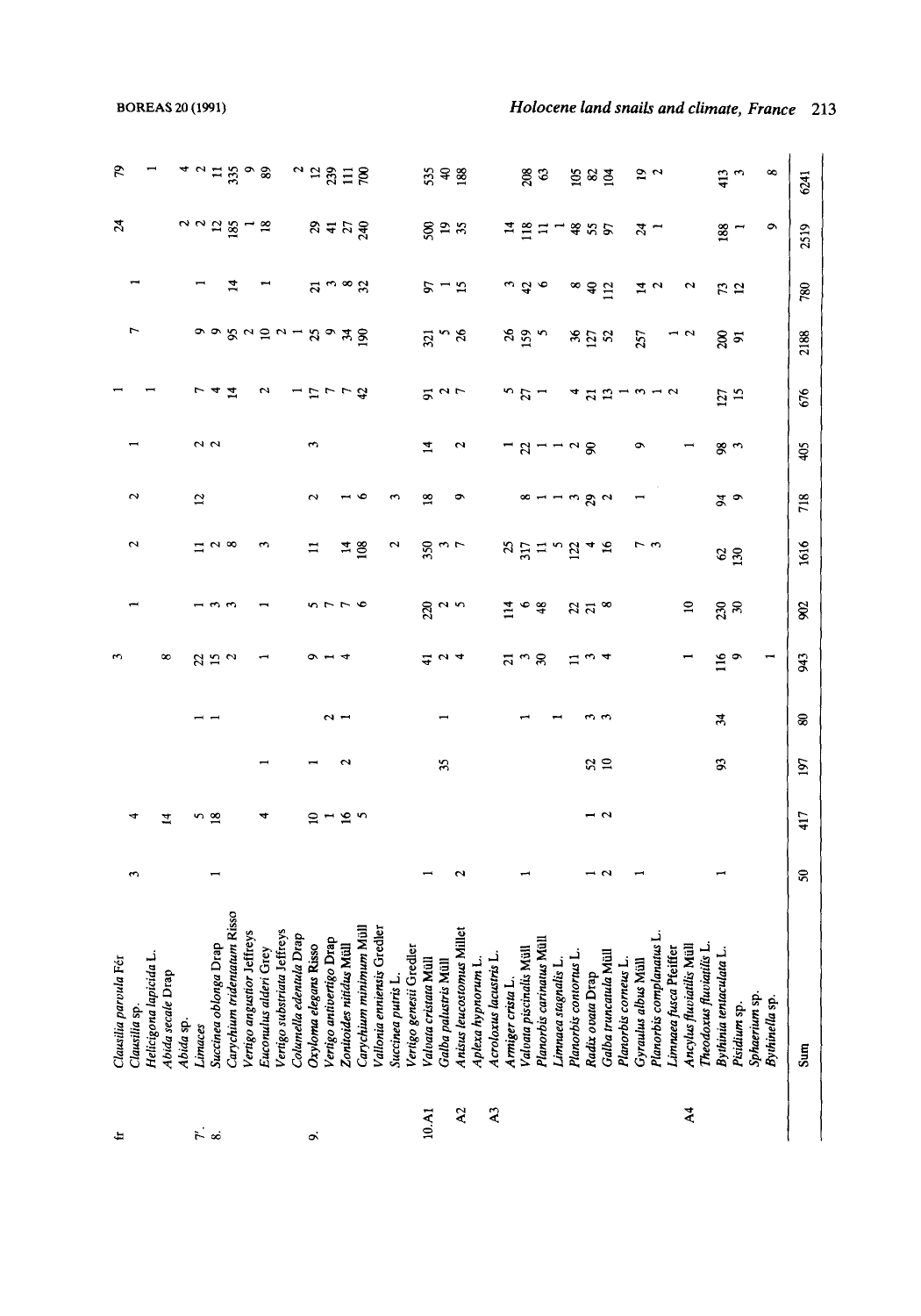|                      | Table 3. List of the species recognized in sampling columns Cp005 and Cp006 |             |             |             |      |               |                |               |                         |                  |                |                         |                 |                |                 |        |
|----------------------|-----------------------------------------------------------------------------|-------------|-------------|-------------|------|---------------|----------------|---------------|-------------------------|------------------|----------------|-------------------------|-----------------|----------------|-----------------|--------|
|                      |                                                                             | Cp005       |             |             |      |               |                |               |                         |                  |                | Cp006                   |                 |                |                 |        |
| Ecological<br>groups | <b>Species</b>                                                              | <b>MA23</b> | <b>MA24</b> | <b>MA25</b> | MA26 | MA27          | <b>MA28</b>    | <b>MA29</b>   | MA30                    | <b>MA31</b>      | <b>MA32</b>    | <b>MA33</b>             | <b>MA34</b>     | <b>MA35</b>    | <b>MA36</b>     | MA37   |
| $E_1$                | Strom<br>Clausilia bidentata                                                |             |             |             |      |               | 2              |               |                         |                  |                |                         | n               |                |                 |        |
|                      | Vertigo pusilla Mül                                                         |             |             |             |      |               |                |               |                         |                  |                |                         |                 |                |                 |        |
| E                    | Acanthinula aculeata Müll                                                   |             |             |             |      |               |                |               | –<br>1                  |                  | 2              |                         |                 |                |                 |        |
|                      | Aegopinella nitidula Drap                                                   |             |             |             |      |               |                |               |                         |                  |                |                         |                 |                |                 |        |
|                      | Cochlodina laminata Mont                                                    |             |             |             |      |               |                |               |                         |                  |                |                         |                 |                |                 |        |
|                      | Cochlodina sp.                                                              |             |             |             |      |               |                |               |                         |                  |                |                         |                 |                |                 |        |
|                      | Ena obscura Müll                                                            |             |             |             |      |               |                |               |                         |                  |                |                         |                 |                |                 |        |
|                      | Era sp.                                                                     |             |             |             |      |               |                |               | $\overline{\mathbf{c}}$ |                  |                |                         |                 |                |                 |        |
|                      | Macrogastra sp.                                                             |             |             |             |      |               |                |               |                         |                  |                |                         |                 |                |                 |        |
|                      | Sphyradium doliolum Brug                                                    |             |             |             |      |               |                |               |                         |                  |                |                         |                 |                |                 |        |
|                      | Helicodonta obvoluta Müll                                                   |             |             |             |      |               |                |               |                         |                  |                |                         |                 |                |                 |        |
| 2.fm                 | Cepaea sp./Gdes espèces                                                     |             |             |             |      |               | $\infty$       |               |                         |                  | ా              |                         |                 |                |                 | S      |
|                      | Cepaea hortensis Müll                                                       |             |             |             |      |               |                |               |                         |                  |                |                         |                 |                |                 |        |
|                      | Cepaea nemoralis L.                                                         |             |             |             |      |               |                |               |                         |                  |                |                         |                 |                |                 |        |
|                      | Discus rotundatus Müll                                                      |             |             |             |      |               |                |               |                         |                  | 3              | $\overline{\mathbf{c}}$ |                 |                |                 |        |
|                      |                                                                             |             |             |             |      |               |                |               |                         |                  |                |                         |                 |                |                 |        |
|                      | Bradybaena fruticum Müll                                                    |             |             |             |      | σ             |                |               |                         |                  |                |                         |                 |                |                 |        |
|                      | Pomatias elegans Müll                                                       |             |             |             |      |               |                |               |                         |                  |                |                         |                 |                |                 |        |
| 4.5                  | Chondrula tridens Müll                                                      |             |             |             |      |               |                |               | r                       | ᠊ᠬ               | ᅿ              |                         |                 |                |                 |        |
|                      | Chondrula sp.                                                               |             |             |             |      |               |                |               |                         |                  |                |                         |                 |                |                 |        |
|                      | Helicella itala L.                                                          |             |             |             |      |               |                |               | 47                      | ≘                | $\mathbf{r}$   |                         |                 |                |                 | o      |
|                      | Cecilioides acicula Müll                                                    |             |             |             |      |               | ę,             | $\frac{2}{3}$ | $\mathbf{g}$            | ≔                |                |                         |                 | $\overline{1}$ | $\overline{1}$  | g      |
|                      | Candidula unifasciata Poiret                                                |             |             |             |      | w u           | $\mathfrak{a}$ |               |                         |                  |                |                         |                 |                |                 |        |
| n                    | ì.<br>Pupilla muscorum I                                                    |             |             |             |      |               |                |               |                         |                  | ∘              |                         |                 |                |                 |        |
|                      | 景<br>Vallonia costata Mi                                                    |             |             |             |      |               |                | 745           | ್ದ ಇ                    |                  | ₽              | ここは                     | いごさ             | $\frac{1}{3}$  | <u>ي:</u>       |        |
|                      | Vallonia pulchella Müll                                                     | 1           | S           | – ∞         | ထက   | <b>82</b>     | 32             |               |                         | ం జ              | $\overline{1}$ |                         |                 |                |                 | $84 -$ |
|                      | Vertigo pygmaea Drap                                                        |             |             |             |      |               |                |               | $\sim$                  |                  |                |                         | $\infty$ $\sim$ |                |                 |        |
|                      | Truncatellina cylindrica Fér                                                |             |             |             |      |               |                |               |                         |                  |                |                         |                 |                |                 |        |
|                      | Cochlicopa lubricella Porro                                                 |             |             |             |      |               |                |               | 5                       |                  | $\sim$         |                         |                 |                |                 |        |
| $\frac{1}{2}$        | Euconulus futous Müll                                                       |             |             |             |      |               |                |               |                         |                  |                |                         |                 |                |                 |        |
|                      | Euconulus sp.                                                               |             |             |             |      |               |                |               |                         |                  |                |                         |                 |                |                 |        |
|                      | Mull<br>Oxychilus cellarius                                                 |             |             |             |      |               |                |               |                         |                  |                |                         |                 |                |                 |        |
|                      | Oxychilus sp.                                                               |             |             |             |      |               |                |               |                         | −                |                |                         |                 |                |                 |        |
|                      | Trichia hispida L.                                                          |             |             |             |      |               | 175            | S             | 206                     | $\boldsymbol{z}$ |                | 17                      |                 | ε              | $\overline{17}$ |        |
|                      | Vitrea contracta West                                                       |             |             | ن م         |      | $x \approx 4$ | $\frac{8}{9}$  |               |                         |                  | $38^{\circ}$   |                         |                 |                |                 |        |
|                      | Punctum pygmaeum Drap                                                       |             |             |             |      |               |                |               |                         |                  |                |                         |                 |                |                 |        |
| £,                   | Cochlicopa lubrica Müll                                                     |             |             | ෑ           |      |               | $\epsilon$     |               |                         |                  | 5              | いすい                     | $35 - 8$        |                |                 | おっしょし  |
|                      | Nesovitrea hammonis Ström                                                   |             |             | $\sim$      |      |               |                |               |                         |                  |                |                         | A               |                | $\sim$          |        |
|                      | Trichia plebeia Drap                                                        |             |             |             |      |               |                |               |                         |                  |                |                         |                 |                |                 |        |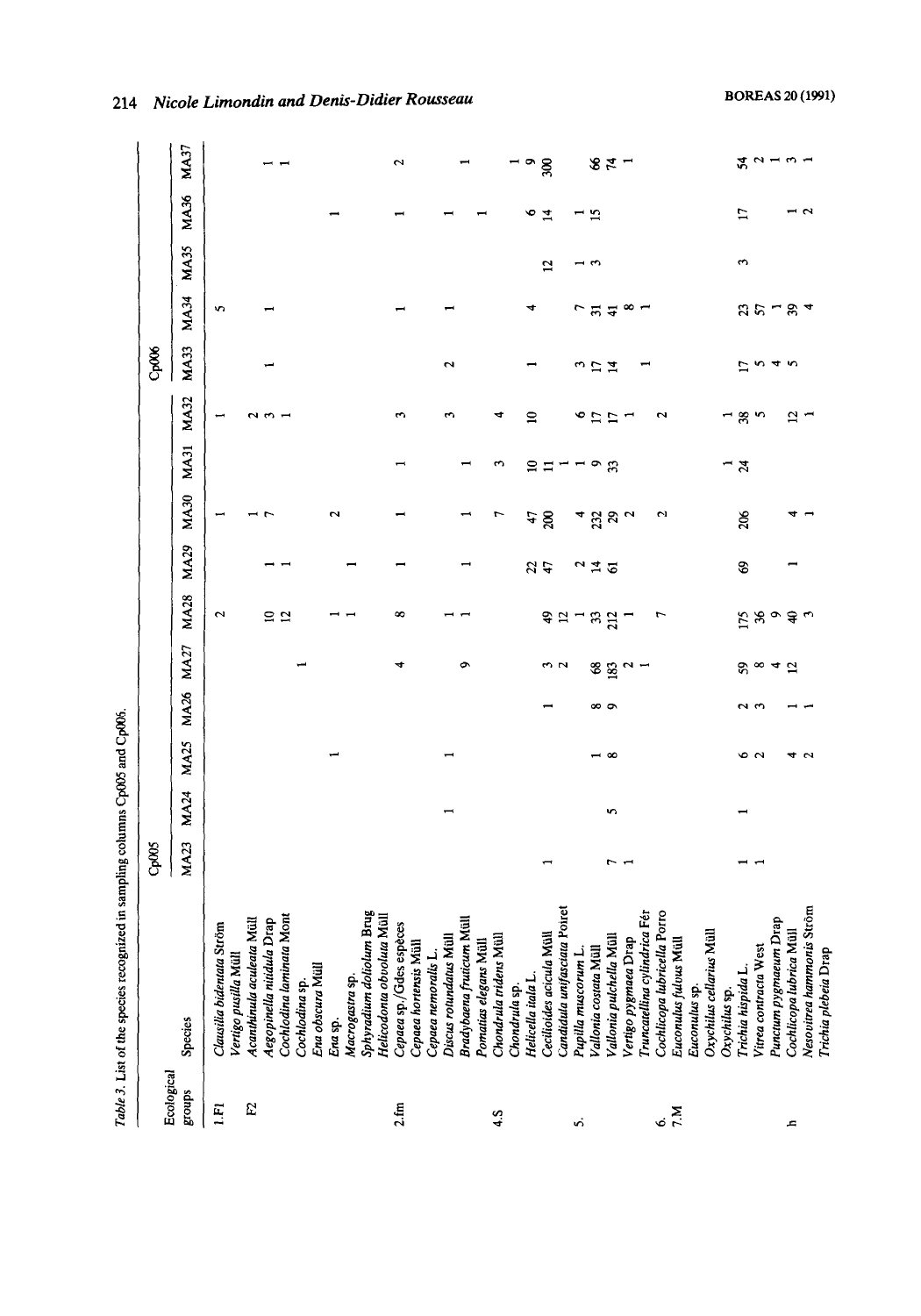| ÷              | Clausilia parvula Féi                              |                 |              |                               |                |                |         |                |                  |             | 2                   |                                            | ₩                            |               | 3    |                       |
|----------------|----------------------------------------------------|-----------------|--------------|-------------------------------|----------------|----------------|---------|----------------|------------------|-------------|---------------------|--------------------------------------------|------------------------------|---------------|------|-----------------------|
|                | Clausilia sp.                                      |                 |              |                               |                |                |         |                |                  |             |                     |                                            |                              |               |      |                       |
|                | Helicigona lapicida                                |                 |              |                               |                |                |         |                |                  |             |                     |                                            |                              |               |      |                       |
|                | Abida secale Drap                                  |                 |              |                               |                |                |         |                |                  |             |                     |                                            |                              |               |      |                       |
|                | Abida sp.                                          |                 |              |                               |                |                |         |                |                  |             |                     |                                            |                              |               |      |                       |
|                | Limaces                                            |                 |              |                               |                | 13             |         | 13             | $\boldsymbol{3}$ | $\tilde{q}$ |                     |                                            | 5                            |               |      |                       |
| .<br>م خ       | Succinea oblonga Drap                              |                 |              |                               |                |                | $x - 5$ |                |                  |             |                     |                                            |                              |               |      |                       |
|                | Carychium tridentatum Risso                        |                 |              |                               |                |                |         |                |                  |             |                     | $\mathfrak{K}% _{0}$                       |                              |               |      |                       |
|                | Vertigo angustior Jeffreys                         |                 |              |                               |                |                |         |                |                  |             |                     |                                            |                              |               |      |                       |
|                | rey<br>Euconulus alderi G                          |                 |              |                               |                |                |         |                |                  |             |                     |                                            | $\Xi$                        | Ν             |      |                       |
|                | Vertigo substriata Jeffreys                        |                 |              |                               |                |                |         |                |                  |             |                     |                                            |                              |               |      |                       |
|                | Drap<br>Columella edentula                         |                 |              |                               |                |                |         |                |                  |             |                     |                                            |                              |               |      |                       |
| ö              | isso<br>Oxyloma elegans R                          |                 |              | ر ب                           |                |                |         |                |                  |             |                     |                                            | 45                           | 2             |      |                       |
|                | Drap<br>Vertigo antivertigo                        |                 |              |                               |                |                |         |                |                  |             |                     | 59                                         |                              |               |      |                       |
|                | Zonitoides nitidus Müll                            |                 |              |                               |                |                | n       |                |                  |             |                     |                                            | $\frac{189}{260}$            |               |      |                       |
|                | $m$ Müll<br>Carychium minimu                       |                 |              | Ξ                             | S              | E              | 116     |                |                  |             |                     |                                            |                              |               |      |                       |
|                | Gredler<br>Vallonia enniensis (                    |                 |              |                               |                |                |         |                |                  |             |                     |                                            |                              |               |      |                       |
|                | Succinea putris L.                                 |                 |              |                               |                |                |         |                |                  |             |                     |                                            |                              |               |      |                       |
|                | Vertigo genesii Gredler                            |                 |              |                               |                |                |         |                |                  |             |                     |                                            |                              |               |      |                       |
| 10.AI          | Valvata cristata Müll                              | 225             | \$6          | $\overline{a}$ $\overline{a}$ | $\overline{a}$ | 53             |         | 3              |                  |             |                     | $\hat{r}$                                  | 63                           | $50^{\circ}$  | Ξ    | 74                    |
|                | Galba palustris Müll                               |                 |              |                               |                |                |         |                |                  |             | $R - q$             |                                            | $\infty$ $\approx$ $\approx$ |               |      |                       |
| $\mathbf{A}^2$ | Millet<br>Anisus leucostomus                       | n               | N            |                               |                |                |         |                |                  |             |                     |                                            |                              |               |      |                       |
|                | Aplexa hypnorum I                                  |                 |              |                               |                |                |         |                |                  |             |                     |                                            |                              |               |      |                       |
| $\mathbf{r}$   | Acroloxus lacustris L.                             |                 |              |                               |                |                |         |                |                  |             |                     |                                            |                              |               |      |                       |
|                | Armiger crista L.                                  | 2               |              |                               |                | ≍              | 2       |                |                  |             |                     |                                            |                              |               |      | $\tilde{\phantom{a}}$ |
|                | Valvata piscinalis Müll                            | 149             | $\mathbf{S}$ |                               | $\Xi$          | 45             |         |                |                  |             |                     | P                                          | $\frac{2}{3}$                | $\frac{5}{2}$ | െ ഗ  | 25                    |
|                | $\overline{\mathbf{z}}$<br>Planorbis carinatus     |                 | $\sim$       | 98778782                      | 29             |                |         |                |                  |             | o gu ou w           |                                            |                              |               |      |                       |
|                | Limnaea stagnalis 1                                |                 | റ്റ് ഇന      |                               |                |                |         |                |                  |             |                     |                                            |                              |               |      |                       |
|                | Planorbis contortus                                |                 |              |                               | $\sim$         |                |         |                |                  |             |                     | $\begin{array}{c} 2 \\ 3 \\ 4 \end{array}$ | 51                           | ដ             | ဖော့ | ຕ⊂                    |
|                | Radix ovata Drap                                   |                 |              |                               | $R -$          |                |         |                |                  |             |                     |                                            | ₽                            |               |      |                       |
|                | Galba truncatula Müll                              |                 |              |                               |                | 4              | 4       |                |                  |             |                     |                                            | 25                           |               |      |                       |
|                | Planorbis corneus!                                 |                 |              |                               |                |                |         |                |                  |             |                     |                                            |                              |               |      |                       |
|                | Gyraulus albus Müll                                | 145             | 35           | $\frac{180}{2}$               | $8^{\circ}$    | $\frac{2}{2}$  |         |                |                  |             | $\approx$ $\approx$ | 5                                          | $\sim$                       |               |      |                       |
|                | Planorbis complanatus L                            |                 |              |                               |                |                |         |                |                  |             |                     |                                            |                              |               |      |                       |
| $\overline{4}$ | Limnaea fusca Pfeiffer<br>Ancylus fluviatilis Müll |                 |              |                               |                |                |         |                |                  |             |                     |                                            |                              |               |      |                       |
|                | 5<br>Theodoxus fluviati                            |                 |              |                               |                |                |         |                |                  |             |                     |                                            |                              |               |      |                       |
|                | Bythinia tentaculata L                             |                 |              |                               |                | 340            | 120     | $\overline{z}$ | ្គ               | 2           |                     |                                            |                              | $\mathbf{8}$  |      |                       |
|                | Pisidium sp                                        | $\frac{23}{92}$ | 148<br>85    | $\frac{350}{150}$             | 88             | S              |         |                |                  |             | $\frac{57}{14}$     | ನಿ ನಿ                                      | 58<br>98                     | 4             | ಕಿ ಎ | $\frac{1}{2}$         |
|                | Sphaerium sp.                                      |                 |              |                               |                |                |         |                |                  |             |                     |                                            |                              |               |      |                       |
|                | Bythinella sp.                                     |                 |              |                               |                | $\mathfrak{a}$ |         |                |                  |             |                     | $\Xi$                                      |                              |               |      |                       |
|                | Sum                                                | 850             | 587          | 1105                          | 588            | 927            | 936     | 260            | 786              | 115         | 575                 | SO                                         | 1318                         | 228           | 169  | 672                   |
|                |                                                    |                 |              |                               |                |                |         |                |                  |             |                     |                                            |                              |               |      |                       |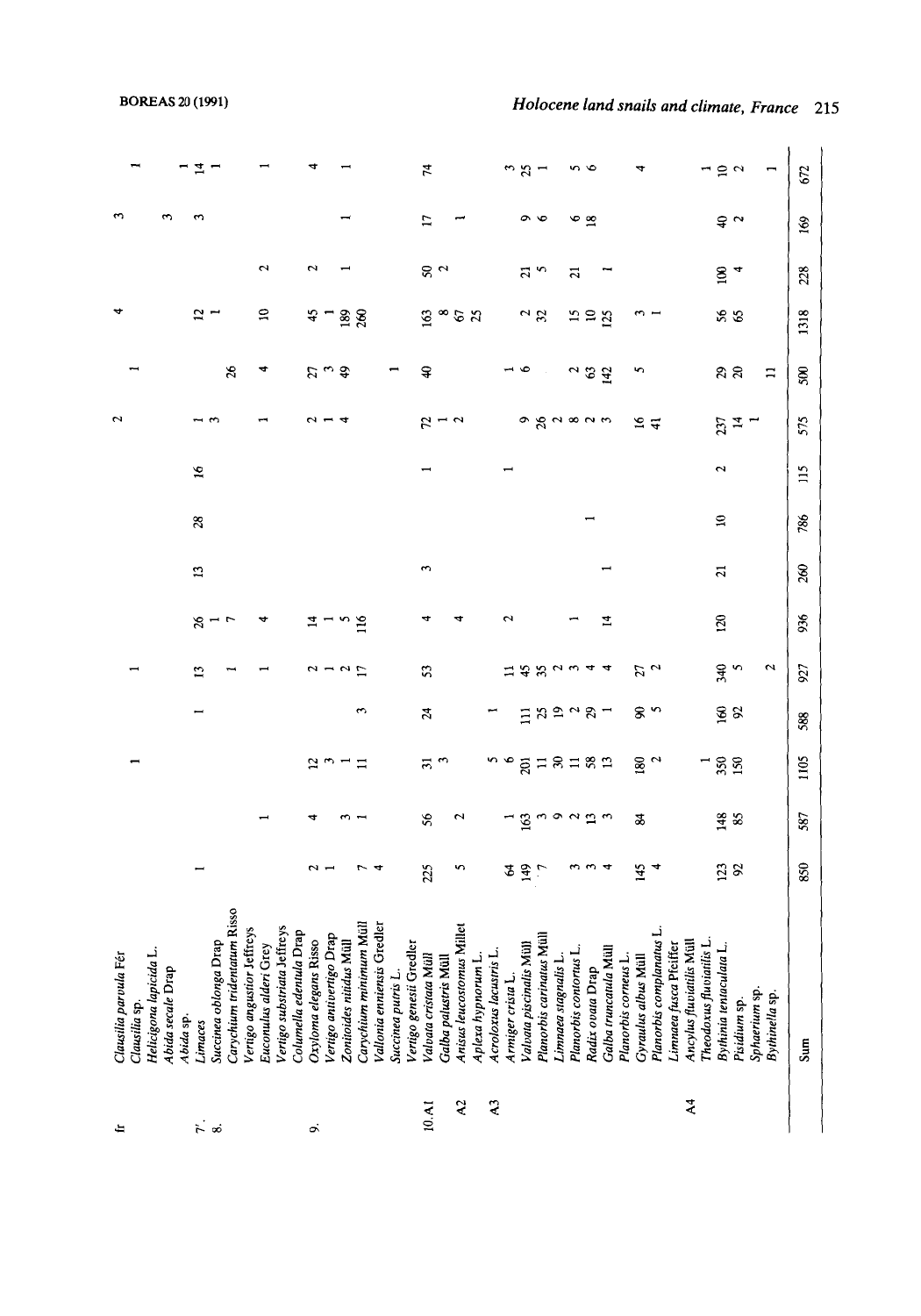## *Nicole Limondin and Denb-Didier Rousseau* **BOREAS** 20 (1991)

|  |  | Table 4. List of the species recognized in Les Coeurs sampling columns. |
|--|--|-------------------------------------------------------------------------|
|  |  |                                                                         |

| Ecological<br>groups | <b>Species</b>                                           | (Cp003)<br><b>MA15</b> | (Cp003)<br><b>MA16</b> | (A177)<br><b>MA11</b> | (Cp002)<br><b>MA12</b> | (Cp002)<br><b>MA13</b> | (A317)<br><b>MA14</b> | (B262)<br><b>MA17</b>   |
|----------------------|----------------------------------------------------------|------------------------|------------------------|-----------------------|------------------------|------------------------|-----------------------|-------------------------|
| 1.F1                 | Clausilia bidentata Ström<br><i>Vertigo pusilla</i> Müll | 5                      | 5                      | 8                     | 6                      | $\mathbf{1}$           | 8                     | 13                      |
| F <sub>2</sub>       | Acanthinula aculeata Müll                                | 5                      | 9                      | $\mathcal{I}$         | 5                      | 4                      | $\mathbf{I}$          | 14                      |
|                      | Aegopinella nitidula Drap                                | 20                     | 32                     | 17                    | 10                     | 17                     | 29                    | 77                      |
|                      | Cochlodina laminata Mont                                 | $\mathbf{1}$           | 4                      | 3                     | 1                      | 4                      | 4                     | 13                      |
|                      | Cochlodina sp.                                           |                        |                        |                       |                        |                        |                       |                         |
|                      | Ena obscura Müll                                         | $\mathbf{1}$           | 13                     | 6                     |                        | 4                      | 4                     | $\mathbf{11}$           |
|                      | Ena sp.                                                  |                        |                        |                       |                        |                        |                       |                         |
|                      | Macrogastra sp.                                          |                        | $\mathbf 2$            |                       |                        | 1                      |                       | 1                       |
|                      | Sphyradium doliolum Brug                                 | $\mathbf{1}$           | $\mathbf{1}$           | $\overline{2}$        | 1                      | 2                      | $\mathbf{1}$          |                         |
|                      | Helicodonta obvoluta Müll                                |                        |                        |                       |                        |                        |                       |                         |
| 2.fm                 | Cepaea sp./Gdes espèces                                  | 5                      | 9                      | 1                     |                        | 2                      | $\mathbf{2}$          | 7                       |
|                      | Cepaea hortensis Müll                                    |                        |                        |                       | 2                      |                        |                       |                         |
|                      | Cepaea nemoralis L.                                      |                        |                        |                       |                        |                        |                       |                         |
|                      | Discus rotundatus Müll                                   | 6                      | 33                     | 8                     | 4                      | 13                     | 8                     | 31                      |
|                      | <i>Bradybaena fruticum Müll</i>                          | $\mathbf{1}$           | $\mathbf{1}$           | $\mathbf{1}$          | $\mathbf{1}$           | $\mathbf{1}$           | $\mathbf{1}$          | $\mathbf{1}$            |
|                      | Pomatias elegans Müll                                    |                        | $\mathbf{1}$           | $\mathbf{1}$          |                        |                        | $\mathbf{1}$          |                         |
| 4.S                  | Chondrula tridens Müll                                   |                        |                        |                       |                        |                        | $\overline{2}$        |                         |
|                      | Chondrula sp.                                            |                        |                        |                       |                        |                        |                       |                         |
|                      | Helicella itala L.                                       |                        |                        |                       |                        |                        |                       |                         |
|                      | Cecilioides acicula Müll                                 | 33                     | 48                     | 288                   | 66                     | 105                    | 17                    | 74                      |
|                      | Candidula unifasciata Poiret                             | $\mathbf{1}$           | $\boldsymbol{2}$       | 7                     | $\overline{2}$         | 5                      | 7                     | 4                       |
| 5.                   | Pupilla muscorum L.                                      | 23                     | 32                     | 16                    | 11                     | 19                     | 26                    | 43                      |
|                      | Vallonia costata Müll                                    | 132                    | 288                    | 118                   | 49                     | 12                     | 134                   | 236                     |
|                      | Vallonia pulchella Müll                                  | 27                     | 13                     | 23                    | 15                     | 121                    | 21                    | 12                      |
|                      | Vertigo pygmaea Drap                                     | $\mathbf{2}$           | $\overline{c}$         | 3                     | $\mathbf{1}$           |                        | $\mathbf{1}$          | 7                       |
|                      | Truncatellina cylindrica Fér                             | $\mathbf{2}$           |                        | 1                     |                        |                        |                       | $\mathbf{1}$            |
| 6.                   | Cochlicopa lubricella Porro                              | $\mathbf{1}$           | 4                      |                       |                        | 1                      | $\mathbf{2}$          | 3                       |
| 7.M                  | Euconulus fulous Müll                                    |                        |                        |                       |                        | $\mathbf{1}$           | $\overline{c}$        | $\mathbf{1}$            |
|                      | Euconulus sp.                                            |                        |                        | $\boldsymbol{2}$      | $\mathbf{1}$           |                        |                       |                         |
|                      | Oxychilus cellarius Müll                                 |                        |                        |                       |                        |                        |                       |                         |
|                      | Oxychilus sp.                                            |                        |                        |                       |                        |                        |                       |                         |
|                      | Trichia hispida L.                                       | 47                     | 135                    | 77                    | 20                     | 72                     | 97                    | 199                     |
|                      | Vitrea contracta West                                    | 9                      | 28                     | 12                    | 8                      | 5                      | 20                    | 50                      |
|                      | Punctum pygmaeum Drap                                    | 1                      |                        | $\overline{c}$        | $\mathbf{1}$           | $\mathbf{1}$           | $\mathbf{1}$          | $\boldsymbol{2}$        |
| h                    | Cochlicopa lubrica Müll                                  | 15                     | 41                     | 22                    | 10                     | 89                     | 29                    | 36                      |
|                      | Nesovitrea hammonis Ström                                | $\mathbf{1}$           |                        | 1                     |                        |                        |                       |                         |
|                      | Trichia plebeia Drap                                     |                        |                        |                       |                        |                        |                       |                         |
| fr                   | Clausilia parvula Fér                                    |                        | 1                      |                       |                        | 1                      | 1                     | 3                       |
|                      | Clausilia sp.                                            |                        |                        |                       |                        |                        |                       |                         |
|                      | Helicigona lapicida L.                                   |                        |                        |                       | 1                      |                        |                       |                         |
|                      | Abida secale Drap                                        |                        |                        |                       |                        |                        |                       |                         |
|                      | Abida sp.                                                |                        |                        |                       |                        |                        |                       |                         |
| $7^{\prime}$ .<br>8. | Limaces                                                  | 6                      | 10                     | $\boldsymbol{7}$      |                        | 1                      | 7                     | 10                      |
|                      | Succinea oblonga Drap                                    | 1                      | 2                      | $\boldsymbol{2}$      |                        |                        | 1                     |                         |
|                      | Carychium tridentatum Risso                              | 10                     | 7                      | 8                     | 6                      | 1                      | 11                    | 55                      |
|                      | Vertigo angustior Jeffreys                               |                        |                        |                       |                        | $\mathbf{1}$           |                       |                         |
|                      | Euconulus alderi Grey                                    |                        |                        |                       |                        |                        |                       |                         |
|                      | Vertigo substriata Jeffreys<br>Columella edentula Drap   |                        |                        |                       |                        |                        | $\mathbf{1}$          |                         |
| 9.                   |                                                          |                        |                        |                       |                        |                        |                       |                         |
|                      | Oxyloma elegans Risso<br>Vertigo antivertigo Drap        | 1<br>3                 | $\boldsymbol{2}$       | $\boldsymbol{2}$<br>3 | $\mathbf{1}$           | $\mathbf{1}$           | 4                     | 4                       |
|                      |                                                          | 3                      |                        |                       |                        | $\mathbf{1}$           | 6                     | $\boldsymbol{2}$        |
|                      | Zonitoides nitidus Müll<br>Carychium minimum Müll        | 2                      |                        |                       |                        |                        | 7                     | $\overline{\mathbf{4}}$ |
|                      | Vallonia enniensis Gredler                               |                        | $\mathbf{1}$           | 4                     | 2                      |                        | 3                     | 3                       |
|                      | Succinea putris L.                                       |                        |                        |                       |                        |                        |                       |                         |
|                      | Vertigo genesii Gredler                                  |                        |                        |                       |                        |                        |                       |                         |
| 10.A1                | Valvata cristata Müll                                    | 35                     | 13                     | 52                    | ${\bf 8}$              | 6                      | 65                    |                         |
|                      | Galba palustris Müll                                     |                        |                        |                       |                        |                        |                       | 44                      |
|                      |                                                          |                        |                        |                       |                        |                        |                       | 1                       |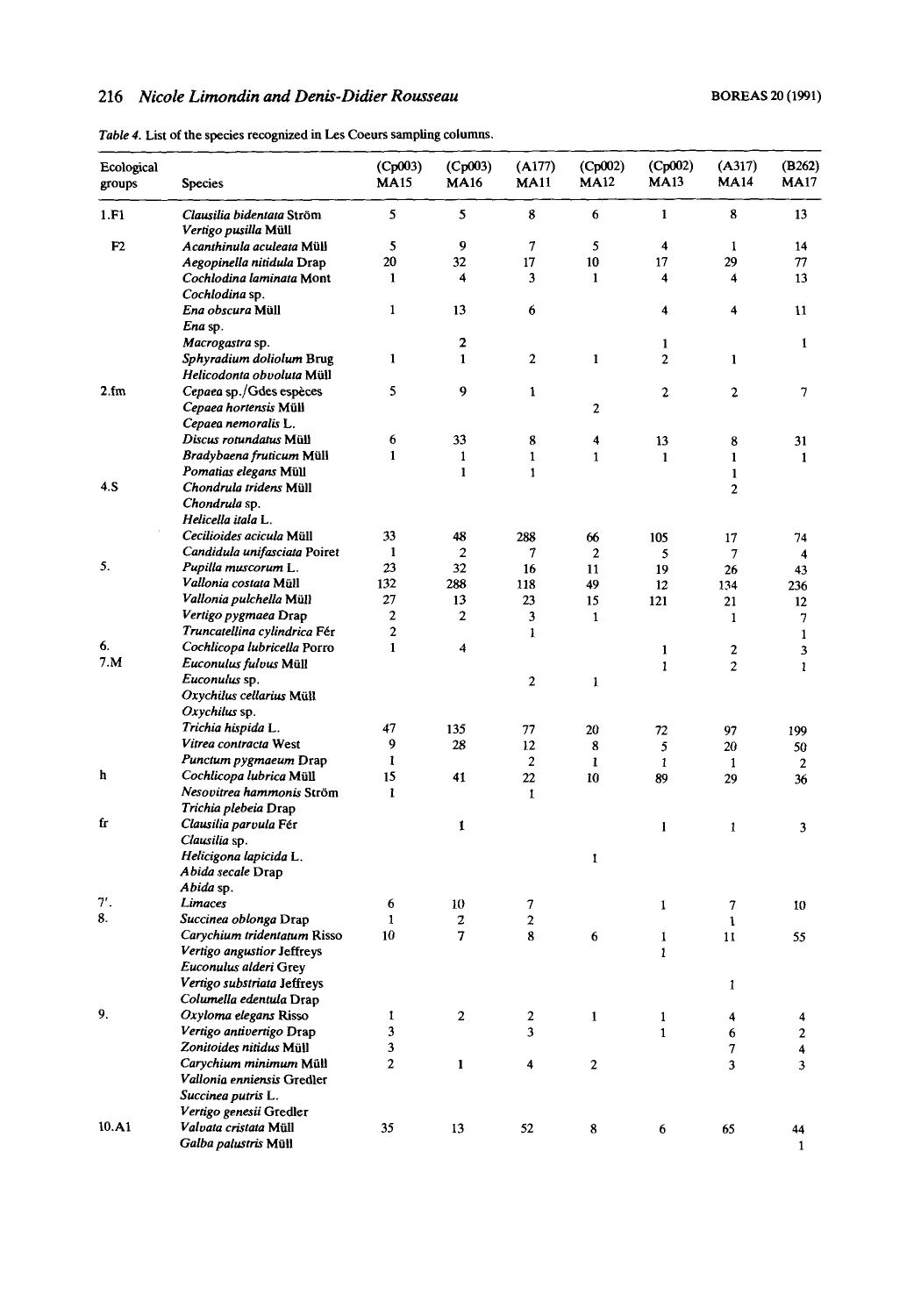*Table 4* (continued).

| Ecological<br>groups | <b>Species</b>            | (Cp003)<br><b>MA15</b> | (Cp003)<br><b>MA16</b> | (A177)<br><b>MA11</b> | (Cp002)<br><b>MA12</b> | (Cp002)<br><b>MA13</b> | (A317)<br><b>MA14</b> | (B262)<br><b>MA17</b> |
|----------------------|---------------------------|------------------------|------------------------|-----------------------|------------------------|------------------------|-----------------------|-----------------------|
| A2                   | Anisus leucostomus Millet | 3                      | $\mathbf{2}$           | $\overline{c}$        | 1                      | 3                      | 8                     | 12                    |
|                      | Aplexa hypnorum L.        |                        |                        |                       |                        |                        |                       |                       |
| A <sub>3</sub>       | Acroloxus lacustris L.    |                        |                        |                       |                        |                        |                       |                       |
|                      | Armiger crista L.         |                        | $\mathbf{1}$           | 5                     |                        |                        | 1                     | 1                     |
|                      | Valvata piscinalis Müll   | 10                     | 10                     | 15                    | 4                      | 3                      | 13                    | 12                    |
|                      | Planorbis carinatus Müll  |                        |                        | 3                     | $\overline{2}$         |                        | 5                     | 2                     |
|                      | Limnaea stagnalis L.      |                        |                        |                       |                        |                        |                       |                       |
|                      | Planorbis contortus L.    | 4                      | 3                      | 4                     |                        |                        | 8                     | 3                     |
|                      | Radix ovata Drap          | 5                      |                        |                       |                        |                        | 8                     | 1                     |
|                      | Galba truncatula Müll     | $\overline{a}$         |                        | $\overline{c}$        |                        |                        | $\overline{2}$        | 8                     |
|                      | Planorbis corneus L.      |                        | $\overline{c}$         | 1                     |                        |                        |                       |                       |
|                      | Gyraulus albus Müll       | $\overline{c}$         | $\mathbf{2}$           | $\overline{2}$        |                        |                        | $\overline{2}$        | $\overline{2}$        |
|                      | Planorbis complanatus L.  |                        |                        |                       |                        |                        |                       |                       |
|                      | Limnaea fusca Pfeiffer    |                        |                        |                       |                        |                        |                       |                       |
| A <sub>4</sub>       | Ancylus fluviatilis Müll  |                        |                        | $\overline{c}$        | $\mathbf{1}$           |                        |                       |                       |
|                      | Theodoxus fluviatilis L.  |                        |                        |                       |                        |                        |                       |                       |
|                      | Bythinia tentaculata L.   | 10                     | 15                     | 32                    | 6                      | 4                      | 23                    | 24                    |
|                      | Pisidium sp.              |                        | 1                      | 1                     |                        | $\mathbf{1}$           | 1                     | 11                    |
|                      | Sphaerium sp.             |                        |                        | 1                     |                        |                        |                       |                       |
|                      | Bythinella sp.            |                        |                        | 3                     | 5                      |                        | 1                     |                       |
|                      | Sum                       | 433                    | 772                    | 778                   | 251                    | 503                    | 596                   | 1039                  |



*Fig.* 3. Stratigraphical sections of **'Les Coeurs'** and 'Grandchamp' in the Verrieres site (after Krier, **1990a** modified). Location of the sampling columns **(CpOo1-011).** Column **CpOo2** refers only to the archaeological level (Bronze **Age)** and is located **on** the other side of the trench. a: gravels and sand (alluvial plain), b: silt and sand levels with two dark organic layers, c: channel digging and fill deposits of silt and sand (AB = Bronze **Age** layer), d: second phase of **fill** deposits, e: recent colluvials.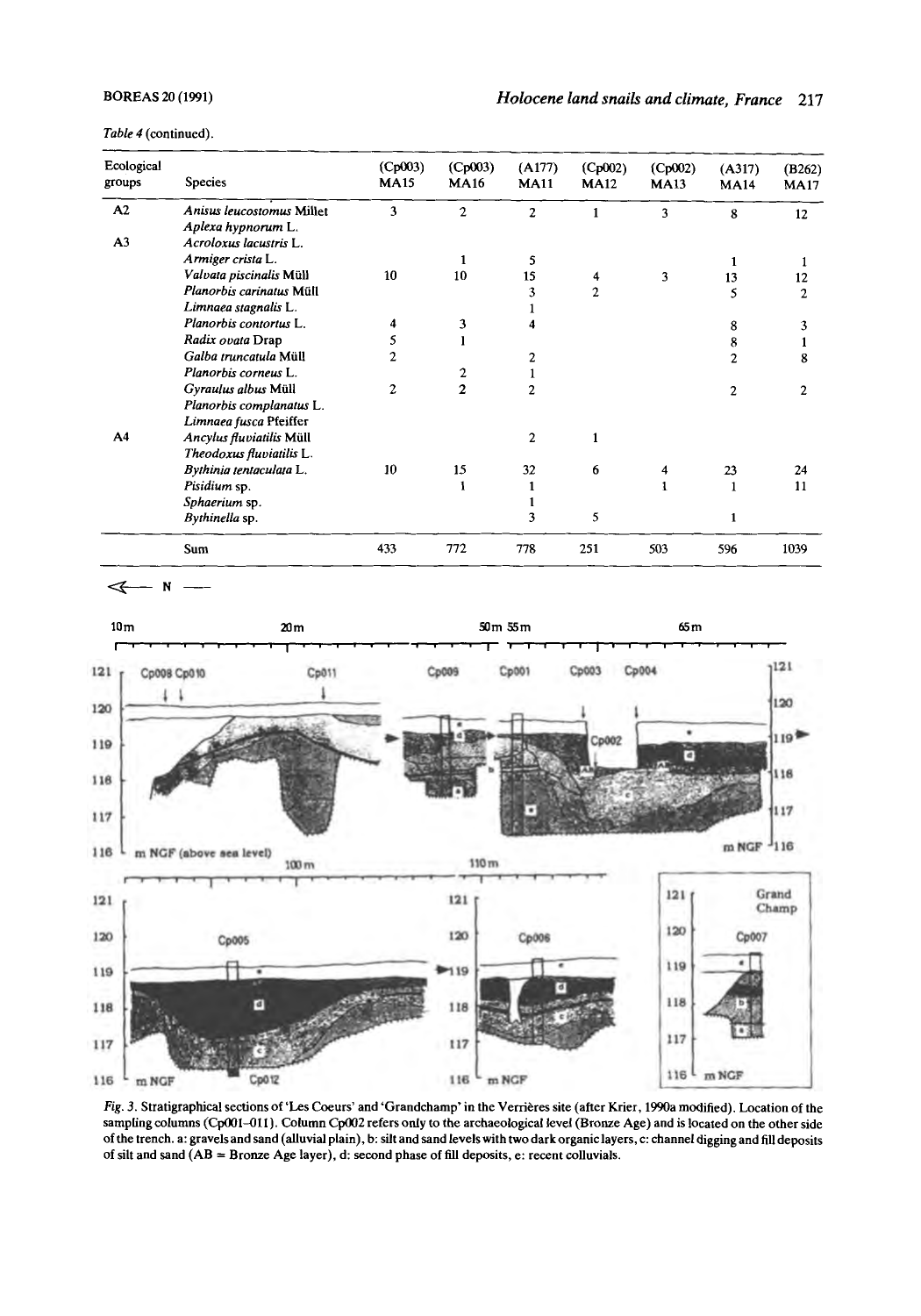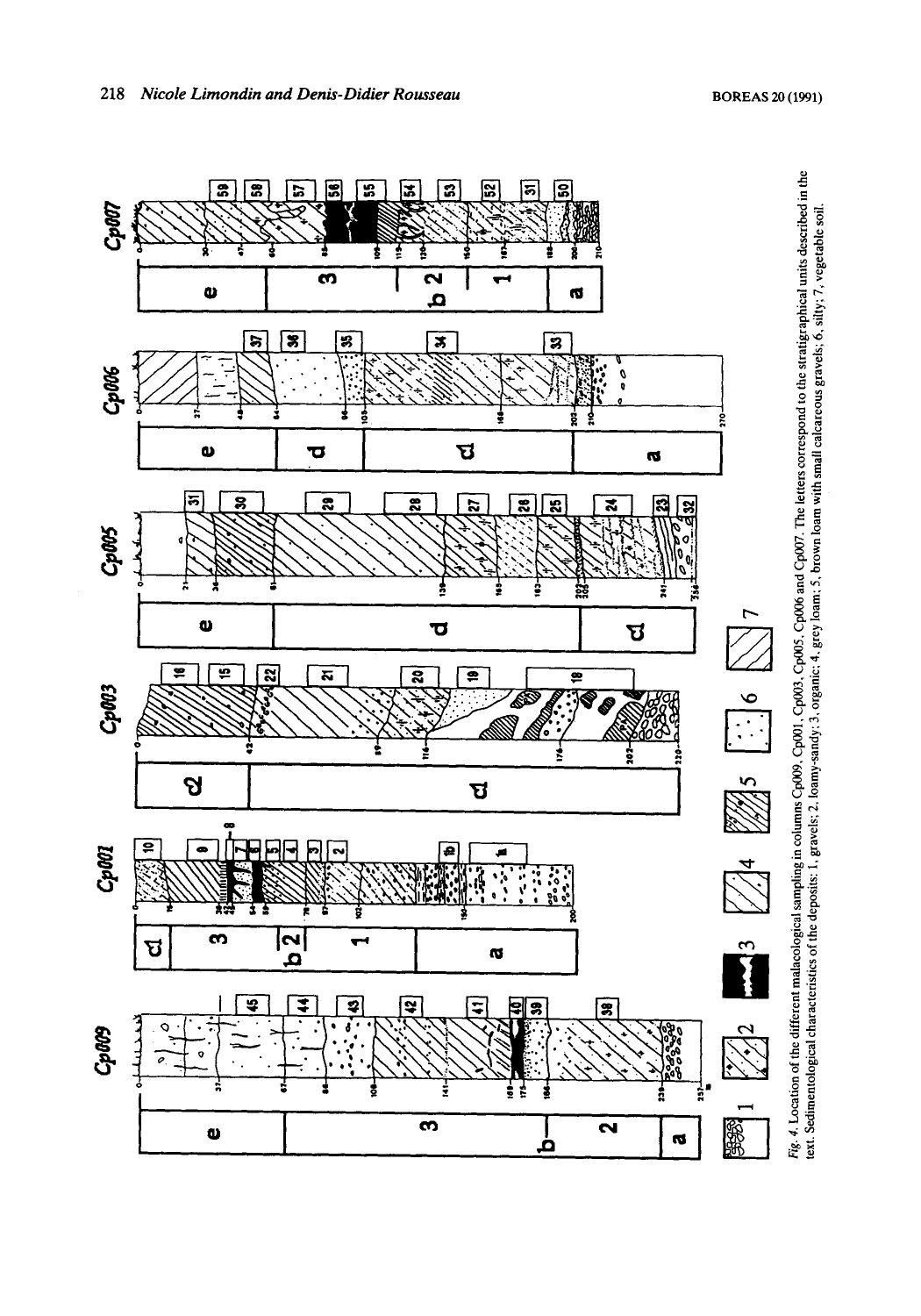



assemblages of dry valley and inundation.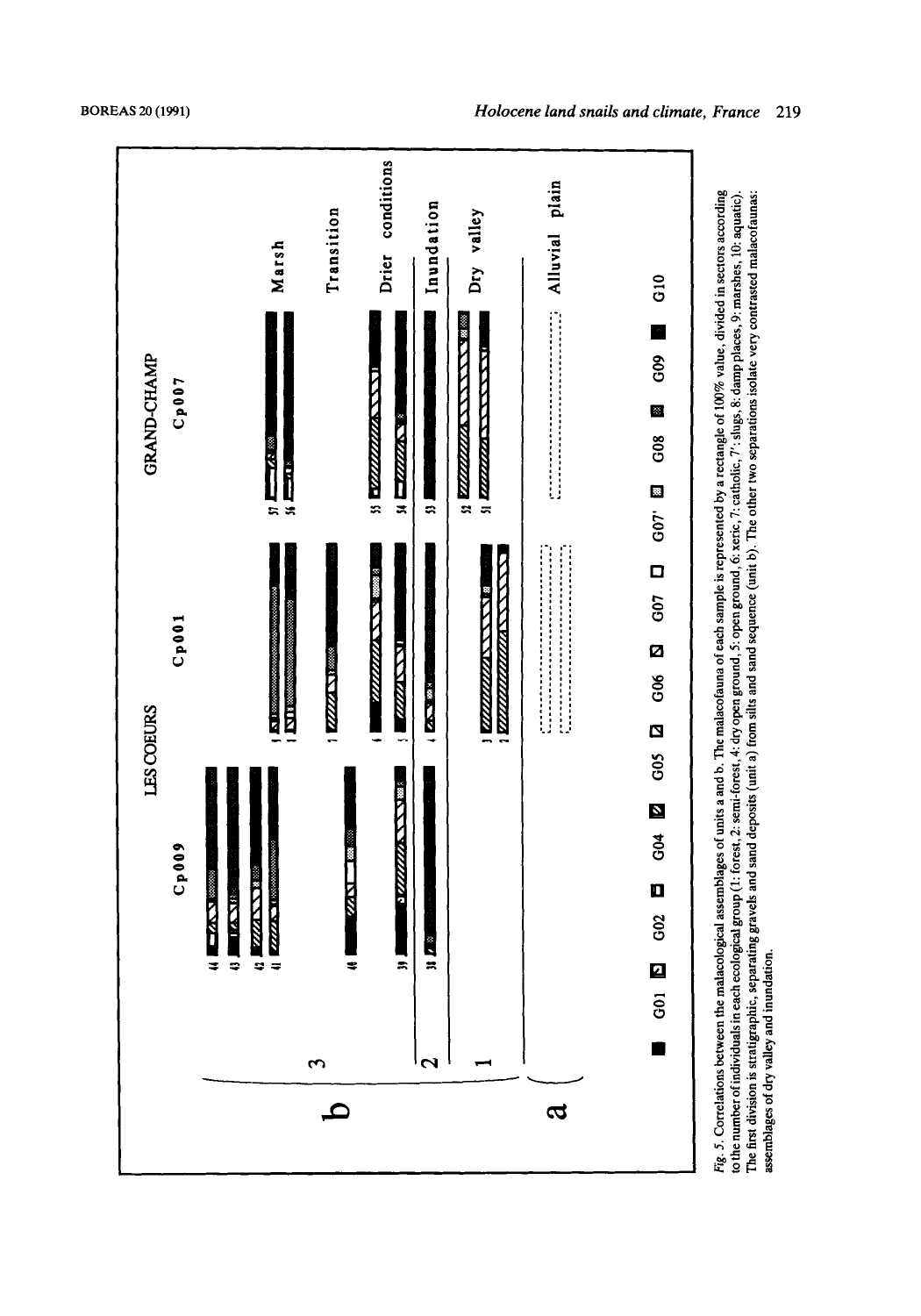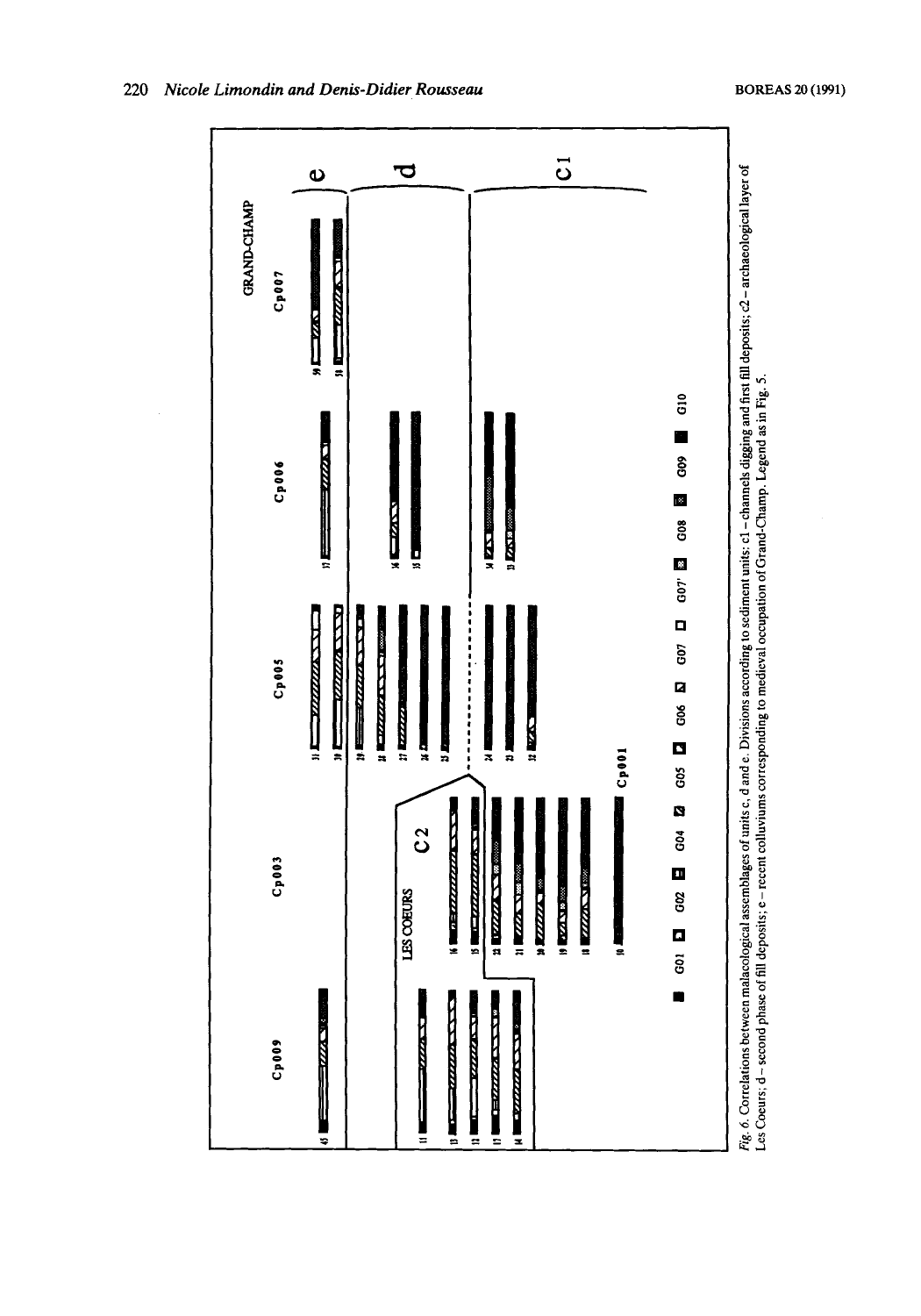both Ma40 and Ma7 are rich in freshwater molluscs and already contain paludal species (Fig. 5). Malacological associations of the upper part of unit b indicate marshy conditions, as mainly shown in CpOOl (Fig. 5). A marshy environment still occurs in CpOO9, while CpOO7,200 m distant, contains clearly aquatic assemblages (Fig. 5). Most of the associations representative of a marshy environment (Ma8/9) contain *Vertigo genesii;*  its current Boreal and Alpine distribution reinforces the cold climatic interpretation of the assemblages. Up at the top of the unit, areas of free-moving water progressively replaced the marsh (Fig. 5).

*Unit c* (stratigraphic columns Cp003, 001, 005, 012, 006 and Bronze Age levels). - According to stratigraphic analysis (Krier 1990b), unit c relates to an active period in the development of channel systems (subzone c1). After a significant erosion of part of unit b (Fig. 4), channels became partially filled in. Cp003, 005 and 006 indicate similar dynamics of deposition. Accordingly, malacofaunas indicate the full activity of the channel (Ma32/23/24), the occurrence of neighbouring banks (Ma18 to 22) or marsh (Ma33/34) (Fig. 6). Malacofaunas show the evolution of each channel microenvironment but they cannot indicate whether or not particular microenvironments coexisted.

At the top of the deposits, samples taken from the prehistoric level (subzone c2) show a stabilization of the environment (Fig. **6).** Seven samples (Mall to 17) indicate similar environmental conditions: a moist open ground, similar to a grassland, with few bushes or trees. The occurrence of certain forest species indicates a mild climate. The malacofaunas are abundant and well preserved. Furthermore, the homogeneous records of the environment indicate that human activity did not disturb the site.

*Unit d* (stratigraphic columns Cp005 and 006). -After the departure of the Bronze Age people, the filling in of the channels came to an end (Fig. 4). Malacological remains in the upper part of CpOO5 and Cp006 indicate a progressive drying out of the channel and a general change to a drier environment (Fig. 6).

*Unit e* (stratigraphic columns Cp009, 005, 006 and  $007$ ).  $-$  This unit corresponds to colluvials covering all preceding deposits (Fig. 4). Malacological remains (Ma45, Ma30/31, Ma37 and Ma58/59) indicate a drying-out of the environment, open ground species being highly dominant (Fig. 6).

Consequently, the malacofaunas of Verrières recorded several climatic phases as indicated by their changes through time. Because the Verrières site is not **too** distant from Burgundy and because the deposition of the sequences was made under the same conditions (valley bottom), a comparison can be proposed between the Verrières sequences and well-dated Holocene Burgundian ones (Fig. 7) already studied by Puisségur  $(1976)$ .

# Proposal for a biochronostratigraphy: comparison of Verrieres with four Holocene sequences in Burgundy (northeast France)

Malacofaunas associated with the sequences at Molesmes, Clénay, Beaume-lès-Créancey and Marcilly-sur-Tille highlight different deposition phases recorded in the stratigraphy. These phases correspond to the following sequence of environments: a cold dry valley, inundation, temperate open ground, cold marsh, moist cool open forest, inundation under colder climate, temperate grassland, generalized inundation of all the valleys, drying out of the valleys (Puissegur 1976) (Fig. 7). This succession bears a striking correspondence to the previously determined Verrières record. The similarity of the response of both the Burgundian and Verrières malacofaunas to changing climate allows us to use the biostratigraphical scale defined by Puissegur based on radiocarbon dates.

Malacological assemblages from dry valleys characterize the Late Glacial in Burgundy with a high content of *P. pygmaeum* and *A. secale.* All assemblages come from silt-clay layers immediately overlying the gravels and sand of the alluvial plain. The  $^{14}C$  age of Molesmes sample 3 is 9,900 *2* 290 BP and could support a Preboreal age allocation (Mangerud *et* al. 1974). However, because the malacofaunas are consistent with a cold and dry environment, a characteristic of the Younger Dryas chronozone, we retain an intermediate allocation at the Younger Dryas-Preboreal boundary (Fig. 7).

Samples of Verrières unit b1 (Ma2/3 and Ma51/ 52, Fig. 5) come from silt-clay layers overlying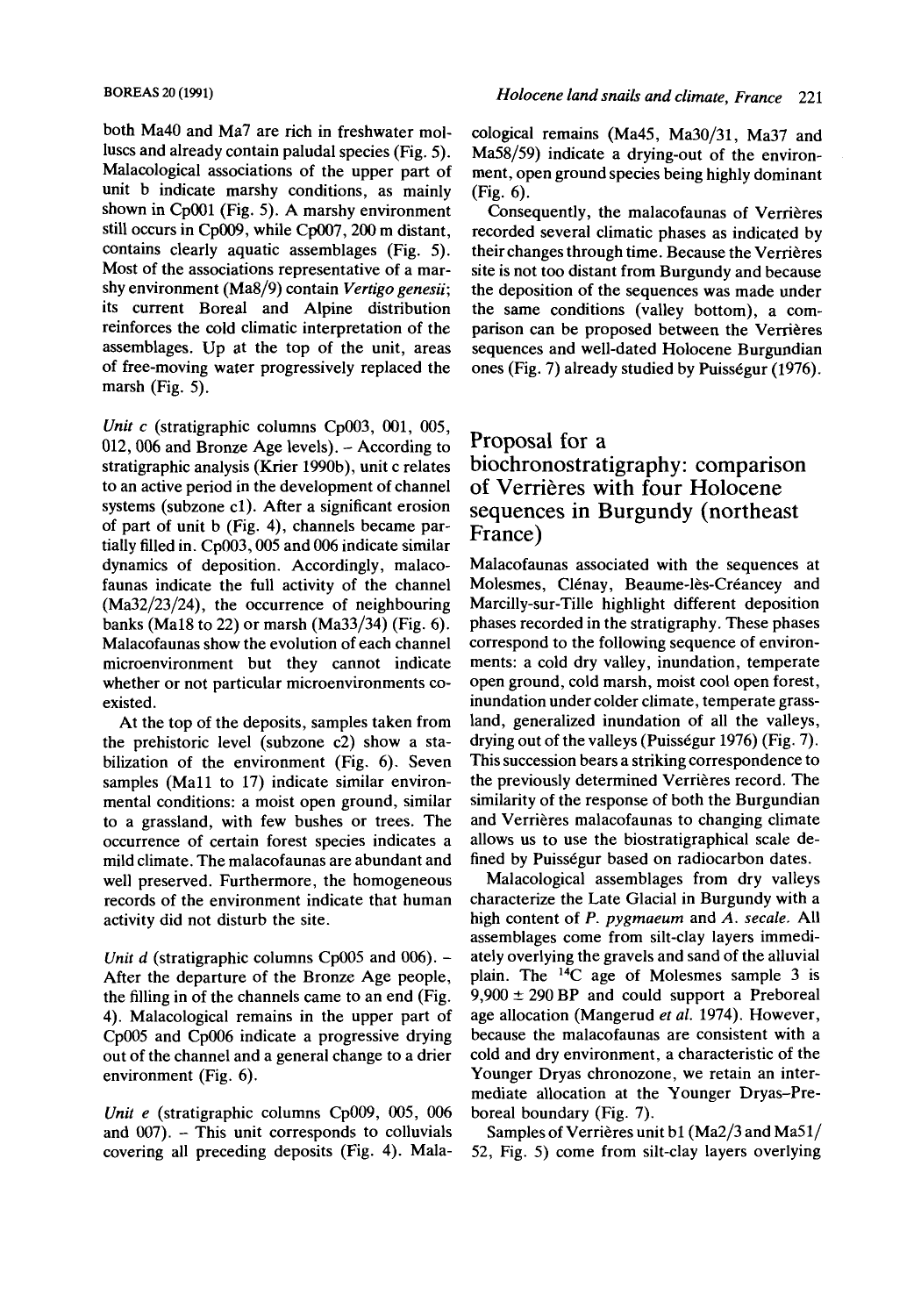the alluvial plain, too. The malacofaunas, with significant frequencies of P. *pygmaeum* and *A. secale,* indicate a fair development of the open ground species and the quasi-absence of paludal and aquatic taxa. The climatic trends recorded by the malacofaunas indicate drought and cold temperatures. Consequently, they characterize the same dry and cold valley. The stratigraphic and malacological convergences between Bur- beginning of the Boreal chronozone (Molesmes gundy and Verrières are clear and imply a sample 6 is  $8,720 \pm 150$  BP. Clénay samples 15-Younger Dryas age for assemblages of the 16a and b are 7,900  $\pm$  170, 8,010  $\pm$  130 and 8,540 deposits of unit bl. *5* 170BP) (Fig. 7). The assemblages contain

aquatic individuals in the assemblages) dated  $9,280 \pm 170$  BP and allocated by Puisségur to the Preboreal.

Samples of unit b2 (Ma38/4/53, Fig. 5) also indicate an inundation which may have the same age.

Burgundian malacofaunas characterizing a temperate and dry phase are allocated to the 16a and b are  $7,900 \pm 170,8,010 \pm 130$  and 8,540 Molesmes sequence (Fig. 7), sample 4, again some forest taxa, and the open ground species indicates an inundation (more than 85% of develop well. In contrast, the following phase is



*Fig.* 7. Burgundian Holocene sequences used for the biostratigraphy. (a) Molesmes, (b) Marcilly-sur-Tille, (c) Beaume-les-Créancey, and (d) Clénay. Correspondence analyses of the mollusc assemblages. Environmental variations are determined by plotting loadings *of* assemblages, taken in their stratigraphic position, **on** the corresponding axis. T, temperate; C, cold; D or d, dry; M or m, moist; OG, open ground; **FC,** forest cover; Me, mesophilous; F, floodings; M, Middle Age; GR, Gallo-roman; LB, Late Bronze; **W,**  Weichselian; YD, Younger Dryas; PB, Preboreal; B, Boreal; A, Atlantic; SB, Subboreal; SA, Subatlantic. Sedirnentological characteristics of the deposits: **1,** vegetable **mil;** 2, humic **soil;** 3, pulverulent tufa; **4,** silt; *5,* peat layer; 6, gravels (after Rousseau *eral.* 1991 modified).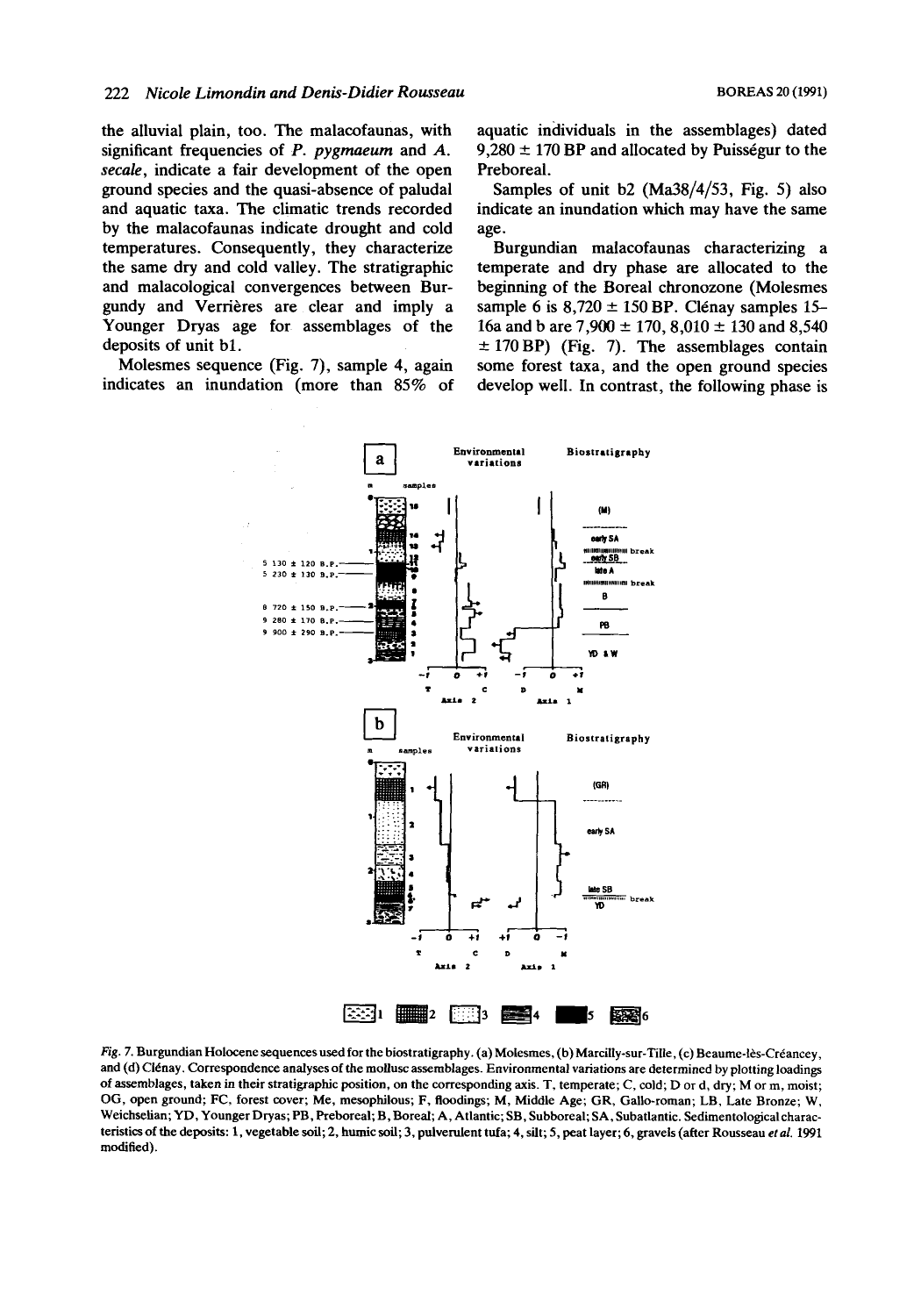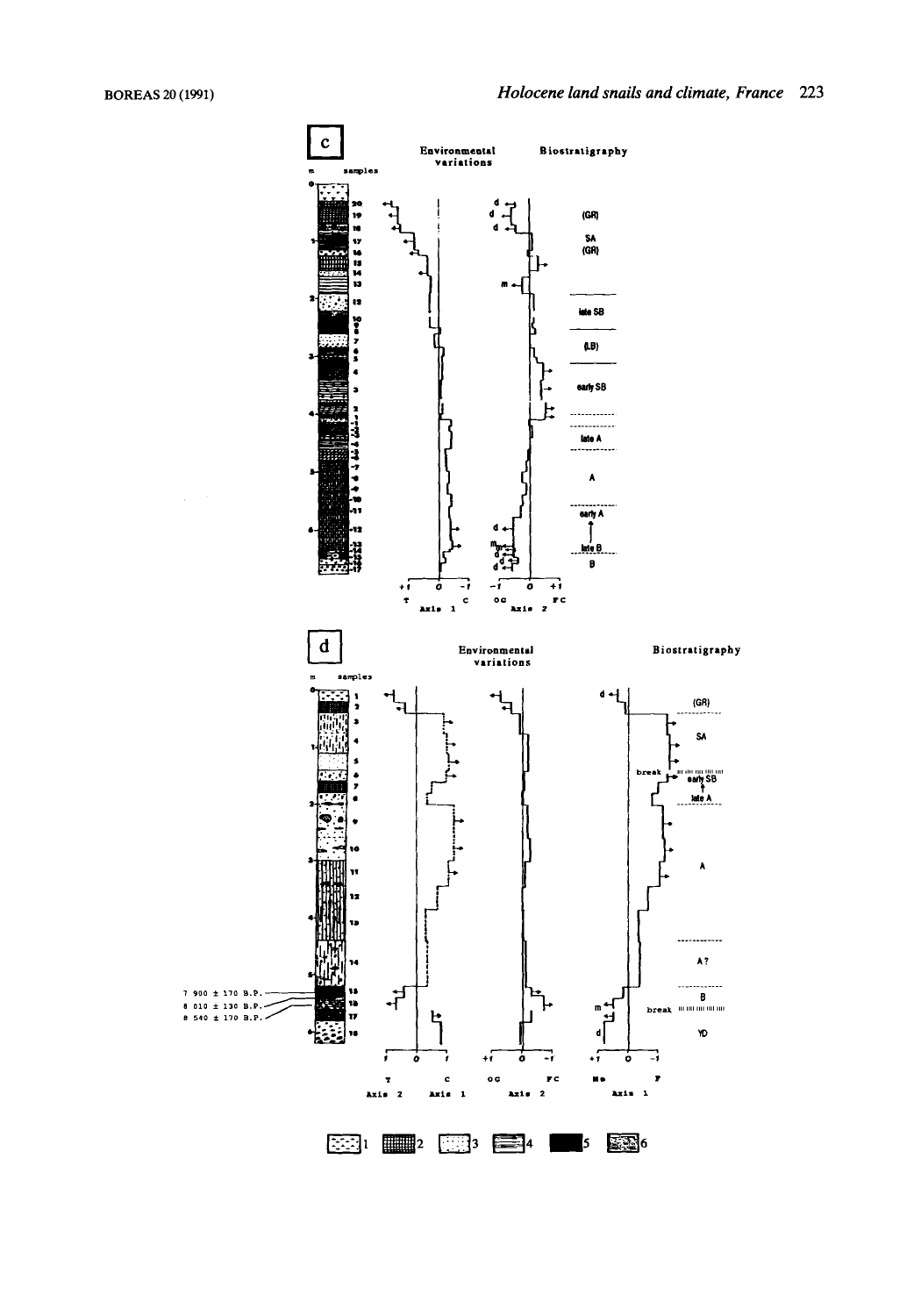cold and damp with paludal species dominant in the assemblages. Permanent marshes develop at the bottom of the valleys. Boreal and Alpine species, V. *genesii* and *V. substriata,* which are indicative of **a** cold climate, occur in the malacofaunas.

The assemblages of Verrières unit b3 show the same ecological succession. After the Preboreal inundation, the environment drains and open ground taxa dominate; simultaneously, the arrival of forest species indicates milder temperatures. A transitional phase marks the return of aquatic taxa and the occurrence of paludal ones. The overlying levels contain marshy associations. The valley is moist and subject to frequent inundation. V. *genesii,* a cold species, occurs in Ma7 and 9 assemblages. The amount of cold taxa, less apparent in the Seine Valley than in Burgundy, could indicate a difference in the intensity of the cold phases between the two regions (Limondin 1989, 1990).

After this phase, the Verrières site reveals significant erosion characterized by the consequent hollowing out of channels. Samples that follow the stage considered Boreal relate to the first filling in of the channels. The molluscs reflect the evolution of the microenvironments towards a drying out; however, the general climatic components are difficult to establish using these assemblages because they contain significant aquatic taxa. Allocating this phase to the Atlantic chronozone is an hypothesis that takes into account the chronological data provided by the occurrence of Bronze Age artefacts in the levels of unit c2. However, malacological information is rarely conclusive; in Burgundy, the deposits corresponding to this time-span are badly preserved. Only the Beaume section provides terrestrial malacofaunas and these are difficult to compare with the assemblages from the channels of the Seine Valley (Fig. 7). Further analyses will be necessary to clarify this stratigraphical allocation (Limondin 1990). The assemblages of the prehistoric layer at Les Coeurs (unit c2) indicate a temperate climate, the environment corresponding to an open ground, damp but above water level. Archaeological remains date the site to the end of the Bronze Age at around 3,000 BP (Vachen 1990), i.e. the end of the Subboreal interstage (Richard 1988). In Burgundy, the Subboreal deposits are also badly preserved. After a cold dry phase in the valleys (recorded at two sites), the stratigraphic sequences reach a break.

At Beaume-lès-Créancey, however, one level shows an association that also corresponds to the final part of the Bronze Age. The molluscs indicate a temperate climate, similar to that at Verrières; however, the assemblages are more disrupted by human activity.

The Subatlantic chronozone is richer in malacological data, The four Burgundian sequences show malacological successions typical of a phase of flooding during the Subboreal-Subatlantic transition (Fig. 7). Following this, the malacofaunas show a drying out of the valleys; terrestrial species dominate.

The inundation that characterizes the Subboreal-Subatlantic transition cannot be clearly seen at Verrières. The malacofaunas that could correspond to the episode contain abundant aquatic taxa (Ma25/26 and Ma35/36; Fig. 6), but they relate to particular events (filling in of the channels, unit d). A generalized inundation thus appears difficult to propose from the Verrières results.

The malacofauna in the final unit e, colluvials containing the remains of the mediaeval site, indicates an open-ground environment, fairly damp according to the topography but not subject to regular inundation.

# Statistical analysis of the molluscan assemblages

The environmental and climatic trends determined by spectral methods are not precise enough to explain mollusc variations within the Holocene fluctuations, therefore we use correspondence analysis (Benzecri & Benzecri 1980). This method is thoroughly described by Rousseau (1987) and Rousseau & Puisségur (1990). Briefly, data (counts) are put within a single set or table where columns are the species, rows the assemblages. The data list, however, must be homogeneous concerning the values, so it is necessary to code carefully the original data. In certain associations it is possible that some species show large differences in representation, thereby introducing important numerical gaps which can disturb the analysis. The coding procedure consists in transforming the data values as abundance classes on **a** logarithm scale (Rousseau 1987). Also, because they do not yield such precise climatic information as terrestrial individuals, aquatic species were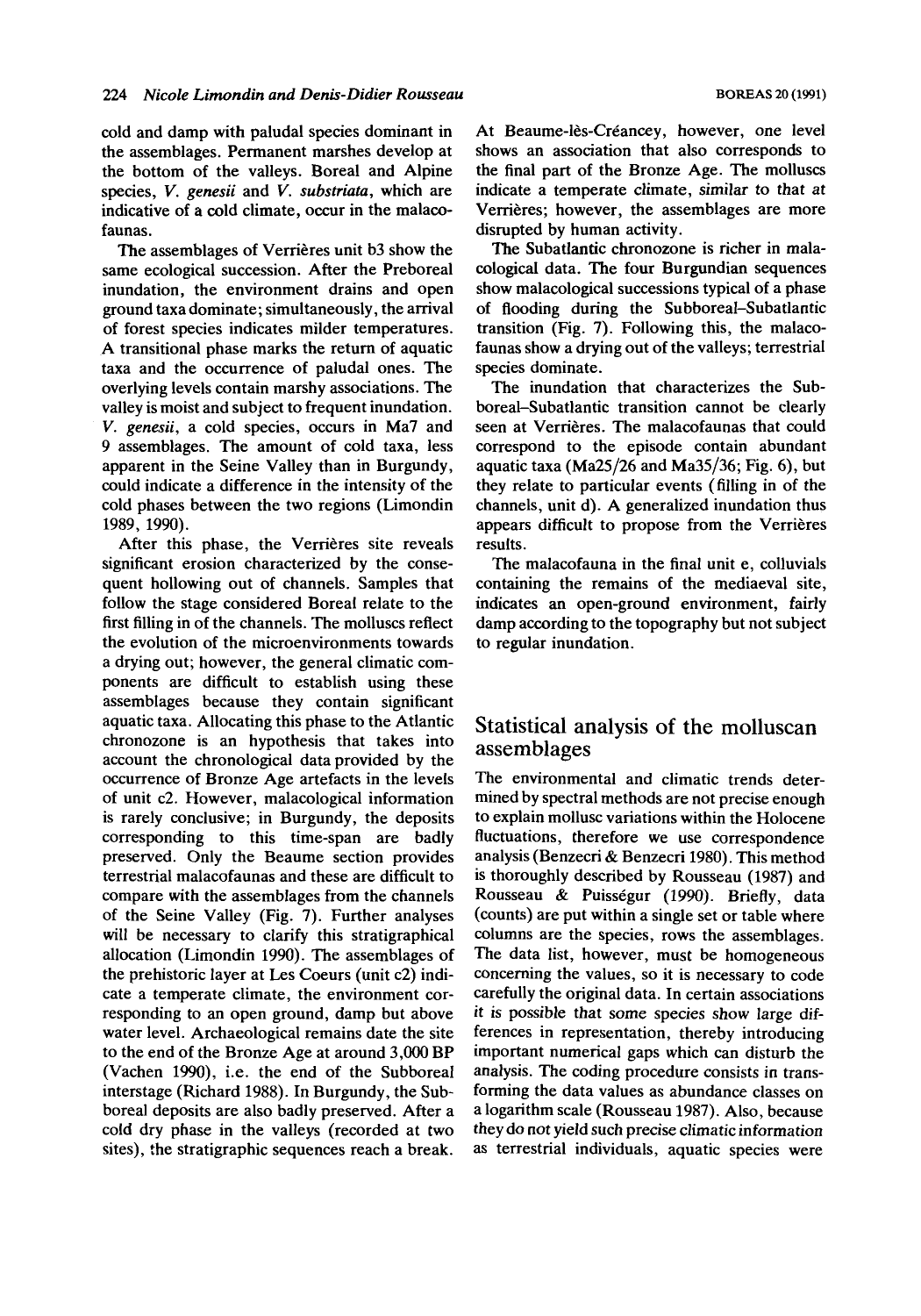grouped into only one taxa. In all, we analysed 53 assemblages, each of them corresponding to a stratigraphical level, described by 58 taxa.

The first three axes (or factors) explain 36.6% of the total variance (15.1, 12.0 and *9.5%,*  respectively). If all the assemblages and the taxa explain the total information in the same way, their contribution (or part) to this explanation would be 1/53 (1.8%) and 1/58 (1.7%) respectively. In fact this is never the case. So all the assemblages or taxa which indicate a higher value than the respective thresholds are taken into account to explain the distribution of the different elements on the axes (Tables 5 and 6).

*Table 5.* Correspondence analysis of the malacological samples. Significant contributions (higher than the theoretical threshold = 1/58) of species to the explanation of the variability of the data set according to the first three factors. Positive or negative signs indicate the location on the axes.

| Species               | Axis 1% | Axis 2% | Axis $3%$ |
|-----------------------|---------|---------|-----------|
| Vallonia enniensis    | $+33.2$ |         | $+4.1$    |
| Carychium minimum     | $+6.7$  |         |           |
| Vertigo angustior     | $+6.2$  |         |           |
| Euconulus alderi      | $+4.4$  |         |           |
| Oxyloma elegans       | $+4.0$  |         |           |
| Vertigo antivertigo   | $+3.9$  |         |           |
| Zonitoides nitidus    | $+3.1$  |         |           |
| Vertigo genesii       | $+2.9$  |         |           |
| Aquatic taxa          | $+2.0$  | $-4.5$  |           |
| Helicella itala       | $-4.5$  | $-14.4$ | $+6.0$    |
| Vallonia costata      | $-3.4$  |         |           |
| Pupilla muscorum      | $-2.6$  |         |           |
| Chondrula tridens     | $-2.3$  |         | $+2.6$    |
| Abida secale          |         | $-11.4$ |           |
| Trichia hispida       |         | $-5.7$  |           |
| Vallonia pulchella    |         | $-3.6$  |           |
| Limax sp.             |         | $-2.1$  |           |
| Cecilioides acicula   |         |         | $+10.5$   |
| Carychium tridentatum |         | $+5.3$  |           |
| Ena obscura           |         | $+5.1$  |           |
| Aegopinella nitidula  |         | $+5.0$  |           |
| Clausilia bidentata   |         | $+5.0$  |           |
| Acanthinula aculeata  |         | $+4.9$  |           |
| Cochlodina laminata   |         | $+3.3$  |           |
| Discus rotundatus     |         | $+3.1$  |           |
| Sphyradium doliolum   |         | $+2.7$  |           |
| Candidula unifasciata |         | $+2.2$  |           |
| Cepaea hortensis      |         | $+1.8$  |           |
| Abida secale          |         |         | $-32.4$   |
| Punctum pygmaeum      |         |         | $-7.3$    |
| Succinea oblonga      |         |         | $-6.9$    |
| Clausilia parvula     |         |         | $-6.8$    |
| Nesovitrea hammonis   |         |         | $-5.2$    |
| Vertigo pygmaea       |         |         | $-5.1$    |

*Table 6.* Correspondence analysis of the malacological samples. Significant contributions (higher than the theoretical threshold  $=$ 1/53) of assemhlagesor levels to the explanation of the variability of the data set according to the first three factors. Positive or negative signs indicate the location on the axes.

| <b>Samples</b>   | Axis 1% | Axis $2\%$ | Axis 3% |
|------------------|---------|------------|---------|
| Ma09             | $+29.0$ |            | $+2.6$  |
| MaO8             | $+28.6$ |            |         |
| Ma23             | $+4.6$  |            |         |
| Ma30             | $-4.3$  | $-6.2$     | $+6.1$  |
| Ma31             | $-3.2$  | $-7.8$     | $+6.5$  |
| Ma16             | $-2.6$  |            |         |
| Ma17             | $-2.2$  |            |         |
| Ma13             | $-1.9$  |            |         |
| <b>Ma29</b>      | $-1.9$  | $-5.2$     | $+4.3$  |
| Ma36             |         | $-7.3$     |         |
| MaO2             |         | $-5.5$     | $-25.5$ |
| <b>Ma52</b>      |         | $-5.2$     | $-12.6$ |
| Ma37             |         | $-4.2$     | $+2.2$  |
| Ma03             |         | $-3.3$     | $-12.3$ |
| Ma55             |         | $-2.8$     | $-2.9$  |
| Ma59             |         | $-2.1$     |         |
| <b>Ma51</b>      |         | $-1.9$     |         |
| Ma21             |         | $+6.5$     | $-2.8$  |
| Ma22             |         | $+4.2$     | $-2.0$  |
| Ma11             |         | $+4.1$     |         |
| Ma17             |         | $+3.5$     |         |
| Ma12             |         | $+3.3$     |         |
| Ma16             |         | $+2.6$     |         |
| <b>Ma06</b>      |         | $+2.7$     |         |
| Ma39             |         | $+2.0$     |         |
| Ma <sub>13</sub> |         | $+1.9$     |         |
| Ma14             |         | $+1.7$     |         |
| Ma58             |         |            | $+1.7$  |

The first axis discriminates paludal *(Carychium minimum, Oxyloma elegans, Vertigo angustior, Vallonia enniemis* or *Zonitoides nitidus)* or moist species on the positive pole, and xeric taxa characteristic of dry and sun-exposed environments *(Helicella itala, Chondrula tridem)* on the negative pole (Fig. 8, Table *5).* 

The assemblages indicating a high positive contribution to the variance come from black and grey loams which correspond to a permanent marshy environment (Cp001-Ma8, 9; Cp005-Ma23). Those with negative values, samples of the top of the stratigraphy (Cp005–Ma30, 31, 29) and of the protohistorical level (Ma16, 17, 13), characterize the **open** environment (Fig. 8, Table 6).

The negative portion of the second axis corresponds to species among which *Helicella itala*  and *Abida secale* have highest values. They indi-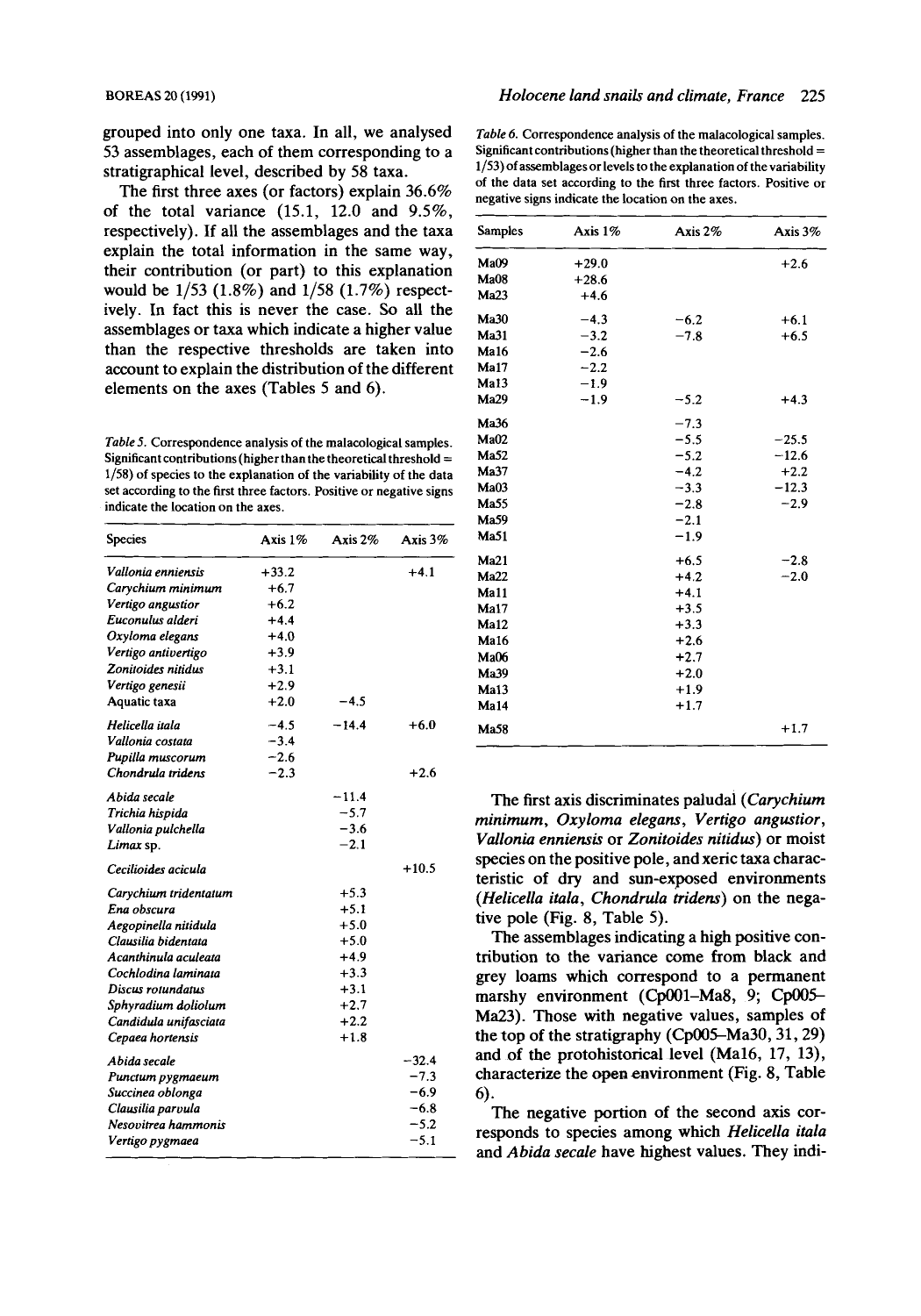

Fig. 8. Correspondence analysis of the malacofaunas of Verrières. Plot of the species (dark points) and of the malacological associations (numeric codes) on the first factor plane (Axes 1-2). The arrows indicate how the species (white arrows) and the associations (black arrows) explain the variability of the general data set. abse; Abida secale, acac: Acanthinula aculeata, AQU: aquatic species group together, brfr: Bradybaena fruticum, cami: Carychium minimum, catr: C. tridentatum, caun: Candidula unifasciata, ceac: Cecilioides acicula, ceho: Cepaea hortensis, Chtr: Chondrula tridens, clbi: Clausilia bidentata, clsy: forest Clausilia, cola: Cochlodina laminata, coll: Cochlicopa lubricella, coed: Columella edentula, diro: Discus rutundatus, diru: D. ruderatus, enob: Ena obscura, eval: Euconulus alderi, eufu: E. fulvus, heit: Helicella itala, hesp.: Helicella sp., hepo: Helix pomatia, LI: slugs, neha: Nesovitrea hammonis, oxel: Oxyloma elegans, pumu: Pupilla muscorum, pupy: Punctum pygmaecum, spdo: Sphyradium doliolum, suob: Succinea oblonga, supu: Succinea putris, trhi: Trichia hispida, vaco: Vallonia costata, vaen: V. enniensis, vapu: V. pulchella, veal: Vertigo alpestris, vean: Vertigo angustior, veav: V. antivertigo, vege: V. genesii, vemo: V. moulinsiana, vepy: V. pygmaea, vesu: V. substriata and zoni: Zonitoides nitidus.

cate an open environment, but while the former may indicate temperate conditions, because of its southern origin, the latter is always present in the assemblages of the dry Younger Dryas valleys in Burgundy (Puisségur 1976). In fact the main characteristic of this negative pole is dryness. The positive portion of the second axis groups together numerous forest or semi-forest species (Ena obscura, Aegopinella nitidula, Clausilia bidentata, Acanthinula aculeata, Cochlodina laminata, Sphyradium doliolum - Discus rotundatus, Cepaea hortensis) which characterize a temperature climate; but because open-ground taxa also occur (for example Candidula unifasciata) the environment is a forest or open-forest with grassy areas that allow such taxa to develop (Fig. 8, Table 5).

On its negative pole, the second axis discriminates assemblages sampled in actual colluvials (Ma31, 36, 30, 29, 37, 59) and in loams overlying the alluvial plain (Ma2, 52, 51) which indicate an open-ground environment. On the positive pole, the most significant assemblages record an open-ground environment where trees and bushes are sufficiently numerous to allow forest or semi-forest taxa to develop (Fig. 8, Table 6).

The third axis discriminates species characteristic of an open-ground environment. Nevertheless, in spite of their one ecological demand, the set of taxa corresponds to two malacological assemblages described by Puisségur (1977) for a climatic intermediate phase. In this way, the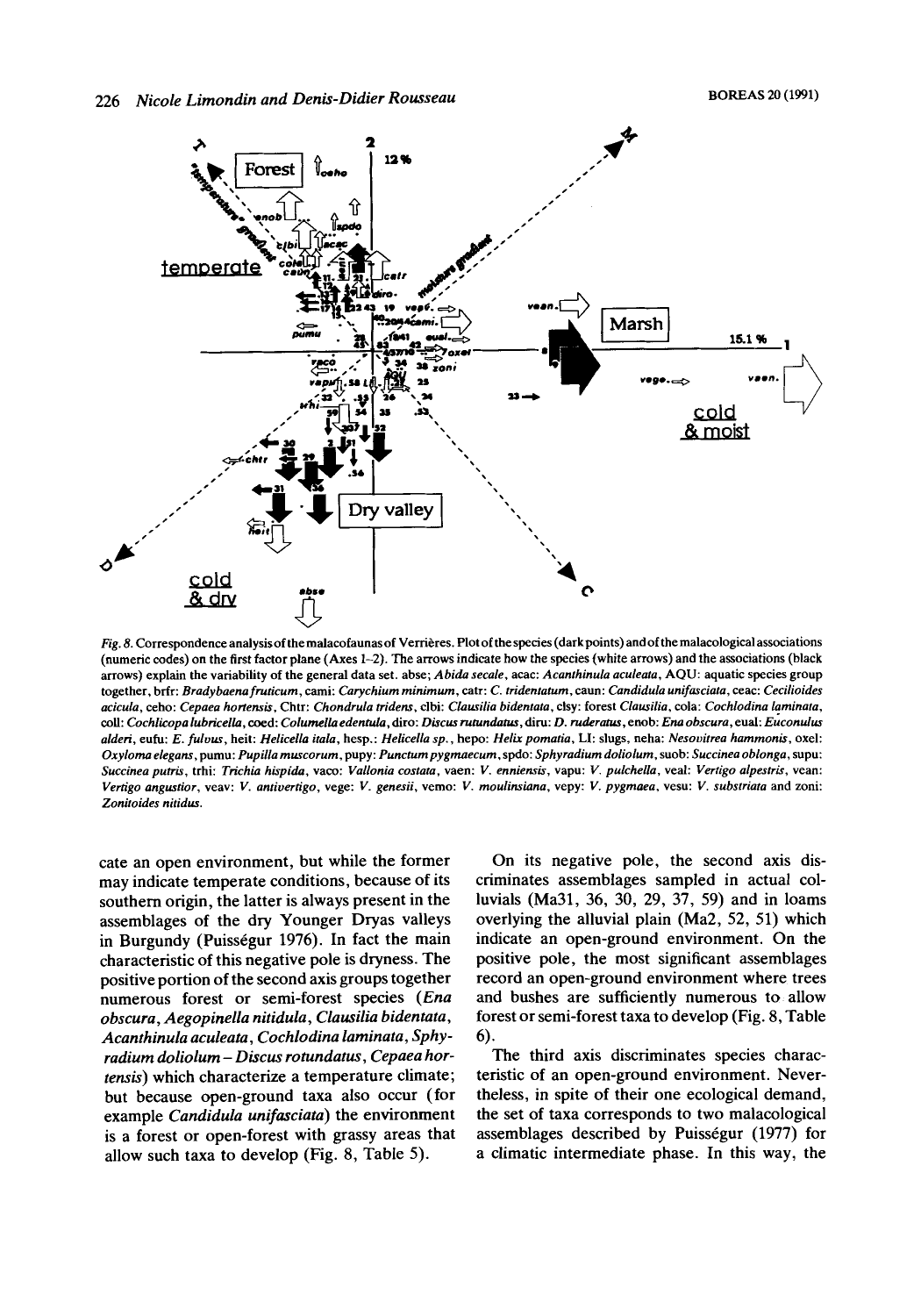positive pole groups together the *Chondrula tri-* periods in a steppe environment. The latter the *Abida secale* association (with *Punctum pyg-* (Table 5).<br> *maeum*, *Clausilia parvula*, etc.). The former So takin *maeum, Clausilia parvula,* etc.). The former So taking into account the preceding inter-<br>occurs at the transition between warm and cold pretations, the variations of species and assem-

dens association (with *Vallonia enniensis*, *Hel*- mainly occurs in France during the Late Glacial *icella itala*), while the negative pole represents periods, when the climate was still cold and drv periods, when the climate was still cold and dry

pretations, the variations of species and assem-



Fig. 9. Timeseries of molluscs from the Verrières sequence during the Holocene. Plot of the variations of the malacological associations on the temperature and on the moisture factors (first two axes of the multivariate analysis) against the stratigraphy of the site. The values correspond to the variability of the general data set along the axes. The white parts in the curves correspond to a major break recognized in the stratigraphy.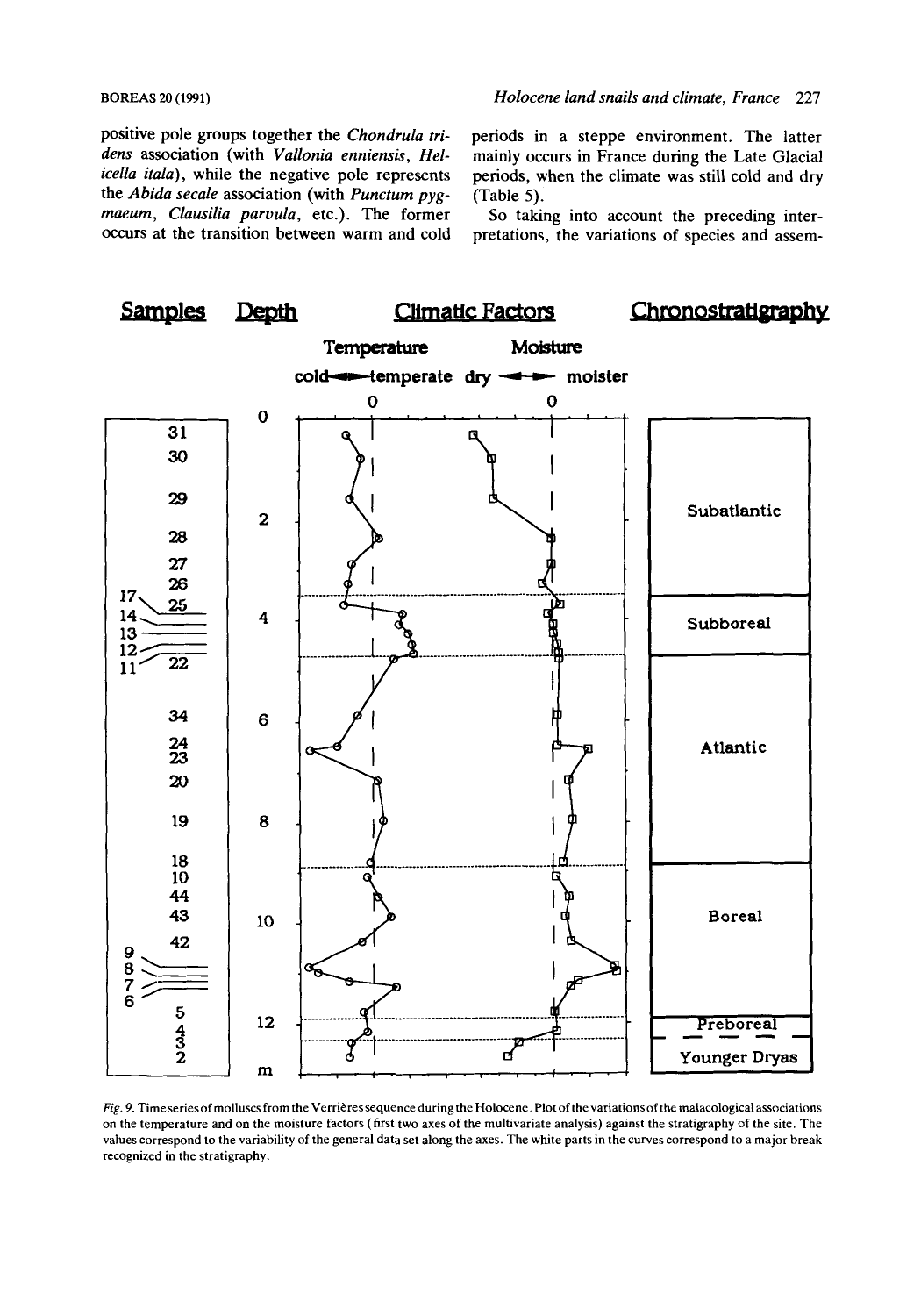blages are mainly explained by the first two axes. The third axis allows us to infer some climatic information from intermediate assemblages. AS already observed in the analysis of Quaternary assemblages, the distribution of malacofaunas on the first factorial plane is generally made in between four poles (dry, damp, cold and temperate) which permit an interpretation of mollusc time series in terms of 'temperature' and moisture (Rousseau & Puissegur 1990). These four poles are still present on the first plane in the analysis of the Verrieres malacofaunas. But, because of the absence of typical pleniglacial assemblages, they are not located on each side of the axes. The fan shape of the distribution, however, clearly indicates that the forest associations, which correspond to temperate climatic conditions, are opposed to the other open-ground ones. So a climatic gradient can be drawn linking foresttemperate assemblages (negative side of axis one and positive coordinates of axis two), cool intermediate and cold open (positive side of axis one and negative coordinates of axis two). Then, plotting the loadings of each assemblage (in their stratigraphical position) on these two gradients suggests a palaeoecological interpretation for the different assemblages and permits us to draw the Holocene climatic history as reflected by the malacofaunas. The fluctuations in 'temperature' and in moisture are relative because no estimates of these two parameters were calculated using transfer functions. So the upper and lower boundaries of each parameter are only indicative ones: cold, temperate or dry, damp.

# **Holocene environmental history at Verrières**

Taking into account the previous biostratigraphical interpretation, the Holocene climatic history recorded by the Verrières malacofaunas can be inferred from loadings associated with each assemblage (Rousseau & Puissegur 1990) on the temperature and moisture gradients (Fig. 9).

mperature and moisture gradients (rig. 9).<br>First of all, as already presented for the last three climatic cycles in the loess sequence Of Acknowledgements. **-We thank Drs J. J. Puisstgur, V. Krier,**  Achenheim (Rousseau & Puisségur 1990), the G. Kukla, V. Lozek and an anonymous reviewer for their temperature and moisture curves do not have suggestions and criticisms. We are indebted to Dr Niall Slowey similar trands. Some phases (the Vounger Drugs for improving the English. This work is a contribution to the similar trends. Some phases (the Younger Dryas, end of the Boreal, beginning of the Atlantic, end<br>
(EPOCH) and theme Palaeoclimatology-Palaeocommunities of of the Subatlantic) show 'opposite' evolutions, **URA 157. Contribution CNAS-INSU-DBT 353.** 

while in other ones there is a kind of 'parallelism' (Fig. 9).

As indicated in the diagram, the assemblages of the Younger Dryas, while they recorded drier climate, did not record very cold conditions. This leads us to conclude that those assemblages correspond to the end of this short event (Fig. 9). Two peaks corresponding to high moisture are determined, first during the Boreal and then during the Atlantic chronozones. They both correspond to cold events among which the former is more extreme (Fig. 9).

Concerning the general climatic trend, how consistent is the Verrières record with already published references? The main events recognized in pollen series or in the fluctuation of the tree line are recognized in malacofaunas, also. The Boreal and Atlantic stages are divided by a cold and moist event (Fig. 9). The Subboreal has two different phases: first, a warm one with a diminishing moisture and, second, a cold and moister one at the end of the stage. The Subatlantic begins with a cold and less moist phase and then fluctuations of temperature accompanied by a general trend to dryness occur (Fig. 9).

# **Conclusions**

The molluscan assemblages of Verrières correspond quite well with Burgundian ones, which allows us to define a rather precise biostratigraphical framework. The multivariate analysis of the malacofaunas allows this framework to be tested by taking into account the evolution of the relative climatic parameters. The Verrières results indicate a similar evolution as that recognized in pollen series, or by the tree line. But the temperature and moisture parameters rarely indicate a parallel evolution (Fig. 9), which indicates that the complexity of climate is reflected by the mollusc faunas in short as well as long-time sequences. This in its turn indicates that molluscs do provide a record of climate, which compares well with pollen series.

**European Programme on Climatology and Natural Hazards**